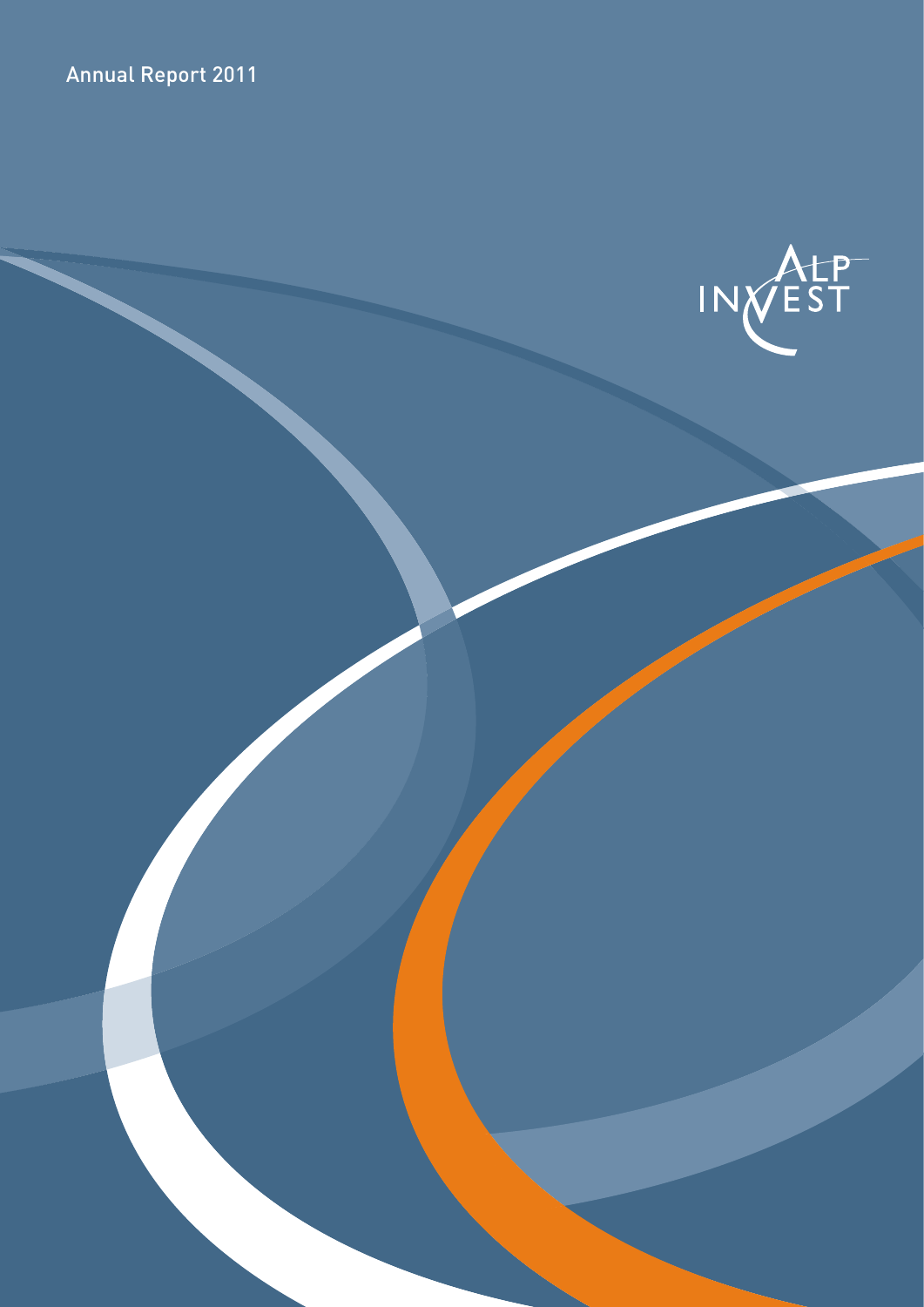

# **Annual report**

Report of the Managing Board 3

| <b>ANNUAL REPORT</b>                                          | 2  |
|---------------------------------------------------------------|----|
| REPORT OF THE MANAGING BOARD                                  | 3  |
| <b>CONSOLIDATED FINANCIAL STATEMENTS</b>                      | 7  |
| CONSOLIDATED BALANCE SHEET                                    | 8  |
| CONSOLIDATED INCOME STATEMENT                                 | 10 |
| CONSOLIDATED CASH FLOW STATEMENT                              | 11 |
| NOTES TO THE CONSOLIDATED FINANCIAL STATEMENTS                | 12 |
| 1 ACCOUNTING POLICIES FOR THE CONSOLIDATED BALANCE SHEET      | 13 |
| 2 ACCOUNTING POLICIES FOR THE CONSOLIDATED INCOME STATEMENT   | 15 |
| 3 FINANCIAL INSTRUMENTS AND RISK MANAGEMENT                   | 16 |
| 4 NOTES TO THE CONSOLIDATED BALANCE SHEET                     | 17 |
| 5 NOTES TO THE CONSOLIDATED INCOME STATEMENT                  | 21 |
| 6 SUPPLEMENTARY INFORMATION CONSOLIDATED FINANCIAL STATEMENTS | 22 |
| <b>COMPANY FINANCIAL STATEMENTS</b>                           | 23 |
| COMPANY BALANCE SHEET                                         | 24 |
| COMPANY INCOME STATEMENT                                      | 26 |
| 7 NOTES TO THE COMPANY BALANCE SHEET                          | 27 |
| 8 SUPPLEMENTARY INFORMATION COMPANY FINANCIAL STATEMENTS      | 32 |
| <b>OTHER INFORMATION</b>                                      | 33 |
| INDEPENDENT AUDITOR'S REPORT                                  | 34 |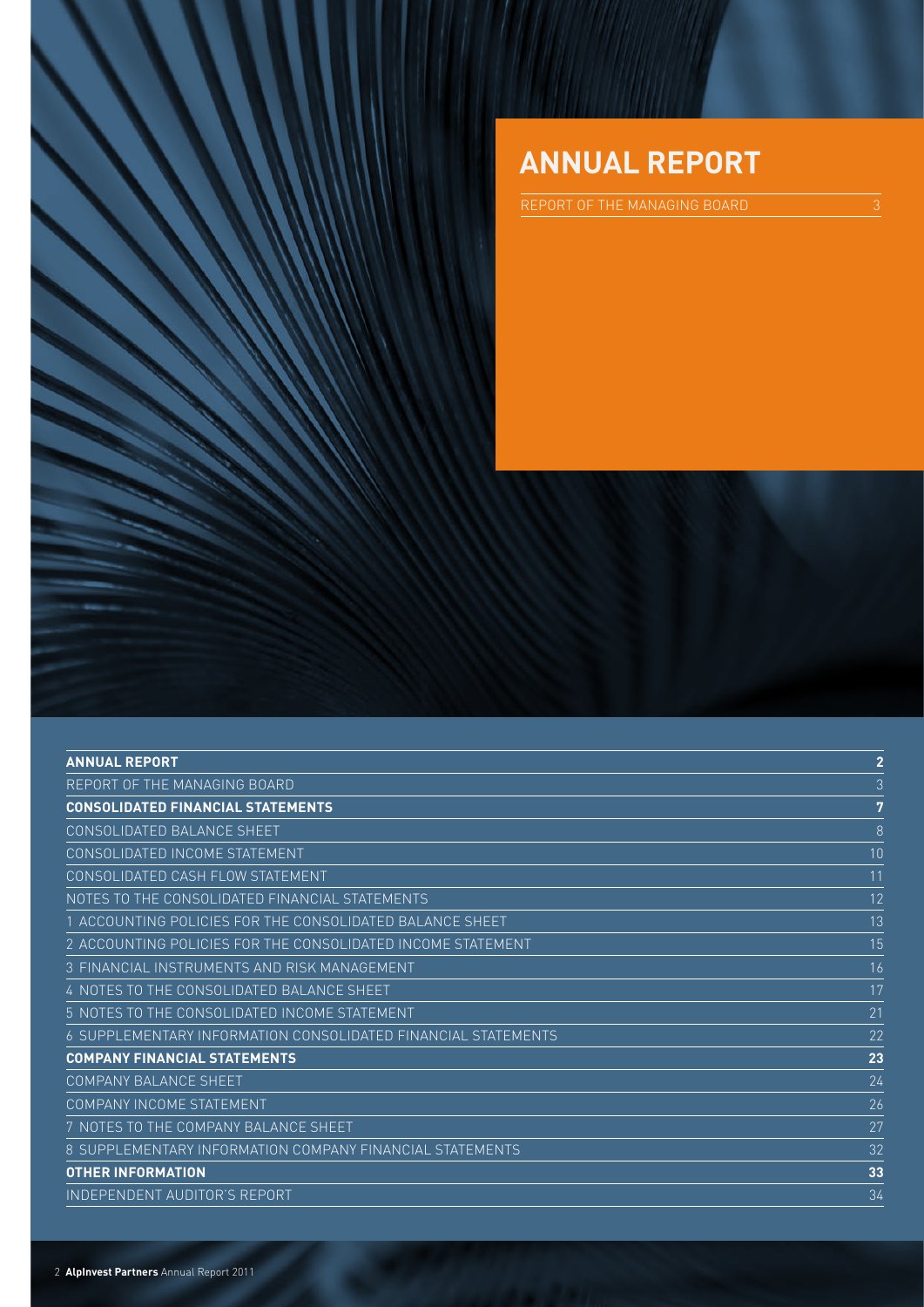## REPORT OF THE MANAGING BOARD

### Introduction

The global economic recovery lost considerable momentum in 2011. On a purchasing power parity basis, world output expanded by merely 3.8%, nearly 1½ percentage points less than in the previous year. With private demand in most advanced countries still fragile, this deceleration was due to a series of significant macro-economic shocks. In the first half of the year, the devastating earthquake and tsunami in Japan caused major global supply-chain disruptions. In the second half, economic headwinds gained further strength, as financial markets became increasingly skeptical about the ability of many countries, especially in the euro area, to stabilize their public debt. With the turmoil in the European sovereign bond markets radiating increasingly widely, business and consumer confidence deteriorated progressively. As European banks curtailed their credit supply to meet higher capital requirements, the eurozone slipped back into recession in the final quarter of 2011. By comparison, the U.S. economy proved relatively resilient thanks to the gradual stabilization in the real estate market; small, but steady improvements in the labor market; and a lesser need for banks to tighten their lending conditions. Despite this, a sizeable output gap persisted, allowing the Federal Reserve to keep its policy rate at close to zero amid growing market concerns about the specter of deflation rather than potential inflationary pressures resulting from quantitative monetary easing. In the emerging markets, meanwhile, economic growth also slowed as foreign demand weakened.

With risk aversion rising rapidly from the middle of the year, asset prices came under substantial pressure. While equity markets were selling off around the world, a profound flight to safety pushed benchmark yields in the U.S. and Germany close to all-time lows. In the high-yield bond and leveraged loan markets, spreads widened markedly as investors' demand fell significantly. However, although issuance declined considerably in the second half of 2011, for the year as a whole the leveraged finance volume still exceeded the level in 2010. Consistent with this, the volume of financial sponsor-led buy-side transactions increased by

almost 20% in 2011 compared with the previous year, despite a significant slowdown in the last six months. At the same time, general partners continued to chip away at the maturity wall, with 56% of the balance of 2013 maturities and 36% of 2014 maturities having been eliminated in 2011. In the fundraising market, there were few signs of a sustained recovery as many institutional investors continued to revisit their asset allocation models amid new regulations.

The table below represents the development of the gross and net life-to-date internal rate of returns<sup>1</sup> of investments made by AlpInvest on behalf of the core AlpInvest investors. The net life-to-date internal rate of return on the assets under management reduced slightly in 2011. The year 2011 ended with a year-todate return of 5% for the core investors combined.

Over the course of the last 12 years, AlpInvest has become one of the largest private equity investors in the world and today pursues opportunities across a range of private equity investment channels (primary fund investments, secondary and co-investments) covering the entire spectrum of private equity, (e.g., buyout, growth capital, venture and mezzanine).

Since 1999, capital committed to AlpInvest has grown from €600m to €49bn as at December 31, 2011. This growth is a clear indication of the support we have received from our investors. It is also a reflection of the increasing importance of private equity in many developed economies and increasingly also in Asia.

The funds mandated to AlpInvest are managed by 119 FTE as at December 31, 2011 (December 31, 2010: 108), including 60 investment professionals, operating from offices in Amsterdam, New York and Hong Kong.

AlpInvest has been ISAE 3402 (previously SAS-70) compliant now for nine years.

THE DEVELOPMENT OF THE GROSS AND NET LIFE-TO-DATE INTERNAL RATE OF RETURNS' OVER THE PAST SEVEN YEARS as per December 31

| End of year | 2005     | 2006  | 2007     | 2008              | 2009    | 2010      | 2011    |
|-------------|----------|-------|----------|-------------------|---------|-----------|---------|
| Gross IRR   | $13.5\%$ |       |          | 18.1% 21.7% 12.9% | $7.3\%$ | $-10.1\%$ | $9.8\%$ |
| Net IRR     | $12.0\%$ | 16.5% | $20.0\%$ | $-11.3\%$         | 59%     | 8.9%      | 8.8%    |

1 Gross Internal Rate of Return ("IRR") represents the annualized IRR for the period indicated taking into account investments, divestments, unrealized value before management fees, expenses and carried interest. Net Internal Rate of Return ("IRR") represents the annualized IRR for the period indicated taking into account investments, divestments and unrealized value after management fees, expenses and (unrealized) carried interest. To exclude the impact of FX, all foreign currency cash flows have been converted to EUR at the spot-rate of each reported year-end.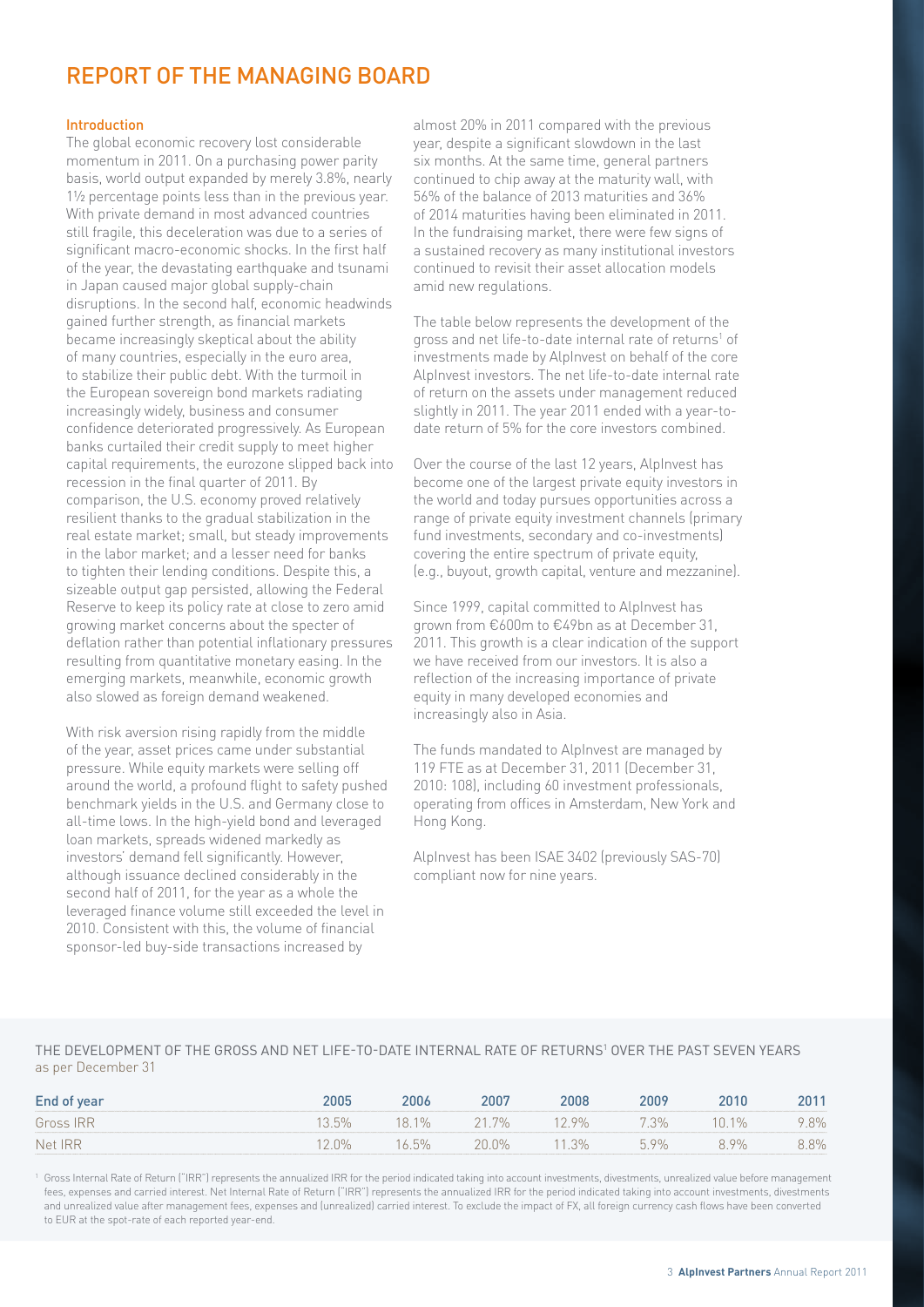## REPORT OF THE MANAGING BOARD

Until July 1, 2011 AlpInvest was directly owned by APG and PGGM, two of the largest pension fund managers in the world, with approximately €284bn and €114bn in assets under management respectively as at December 31, 2011.

On July 1, 2011 The Carlyle Group and AlpInvest management acquired AlpInvest from APG and PGGM effective January 1, 2010. As part of the restructuring of their holdings, APG and PGGM signed substantial mandates to be committed over the next four years. Both intend to remain important investors with AlpInvest for the foreseeable future.

APG, PGGM, The Carlyle Group and AlpInvest are signatories to the Principles for Responsible Investment, which were developed by a group of leading institutional investors in conjunction with the United Nations. Since 2009 we have been a member of the steering group guiding implementation for the private equity industry.

In 2009, AlpInvest for the first time published a detailed Annual Review, in reflection of our full support of the Walker initiative in the UK. The Annual Review covers in detail progress made in the area of corporate and social responsibility.

## New commitments

In 2011, AlpInvest received commitments from investors amounting to  $£10.4$ bn in the aggregate, to be invested from 2011-2015. Including substantial uncommitted capital from previous mandates, AlpInvest is well funded in all investment activities up to 2015.

The table below comprises all commitments received by the company to date, both cumulative and per annum.

### Risks

AlpInvest regularly assesses and addresses financial risks, business risks, event-driven risks, information risks and compliance risks. Relevant risks within each category have been defined and an assessment has been made of the likelihood of the risk occurring and the resulting impact if the risk event does occur. Control procedures have been put in place to mitigate these risks.

Adequate segregation of duties and independent review procedures are in place. AlpInvest's Policies and Procedures Manual defines control measures to assure integrity, reliability, availability and continuity of data and data processing. Business operations are monitored through management reports and review procedures.

## AlpInvest cumulative and annual commitments  $[fanh]$

|                               | Up to          |             |      |      |      |      |      |      |      |      |         |
|-------------------------------|----------------|-------------|------|------|------|------|------|------|------|------|---------|
| <b>Cumulative commitments</b> | 2002           | 2003        | 2004 | 2005 | 2006 | 2007 | 2008 | 2009 | 2010 | 2011 | $2012+$ |
| Fund investments              | 10.9           | 12.3        | 13.6 | 15.5 | 18.6 | 23.0 | 27.3 | 29.1 | 31.7 | 32.6 | 378     |
| Secondary investments         | U. b           | Шž          |      | 1.5  | 2.1  | 27   | 3.8  | b.0  | 5.3  | 5.7  | 8.1     |
| Co-investments                | 0.8            |             | 1.6  | 2.0  | 2.6  | 3.7  | 4.8  | 6.0  | 6.3  | 6.4  | 7.8     |
| Mezzanine investments         | 0.b            | 0.b         | 0.b  | 0.8  | 1.2  | l.8  | 2.5  | 3.2  | 32   | 32   | 35      |
| Direct investments            | n 8            | $\bigcap$ 9 |      |      |      |      |      |      |      |      |         |
| <b>Total</b>                  | $13.5^{\circ}$ | 15.7        | 17.5 | 20.9 | 25.7 | 32.3 | 39.5 | 44 A | 47.6 | 48.9 | 58.3    |

| <b>Annual commitments</b> | Up to<br>2002 | 2003 | 2004                     | 2005 | 2006                     | 2007           | 2008 | 2009 | 2010 | 2011                     | $2012+$ |
|---------------------------|---------------|------|--------------------------|------|--------------------------|----------------|------|------|------|--------------------------|---------|
| Fund investments          | 10.9          | l .4 | 1.4                      | 1.8  | 3.1                      | 4.4            | 4.4  |      | 2.7  | 0.8                      | 52      |
| Secondary investments     | 0.5           | 02   | 0.0                      | 0.8  | 0.6                      | U.6            | 1.1  | 12   | 0.3  | 0.4                      | 2.4     |
| Co-investments            | 0.8           | 0.4  | 0.4                      | 0.4  | 0.6                      |                | 1.1  | 12   | 0.3  | $(1)$ 1                  | 14      |
| Mezzanine investments     | 0.b           |      | $\overline{\phantom{a}}$ | 0.3  | 0.4                      | $\mathsf{U}$ 6 | 0.6  | 0.7  |      | $\overline{\phantom{0}}$ | 0.3     |
| Direct investments        | N 8           | n.   |                          | n.   | $\overline{\phantom{a}}$ |                |      |      |      |                          |         |
| Total                     | 13.5          | 22   | 1.8                      | 3.4  | 4.7                      | 6.7            | 7.2  | 4.8  | 3.3  |                          | 9.3     |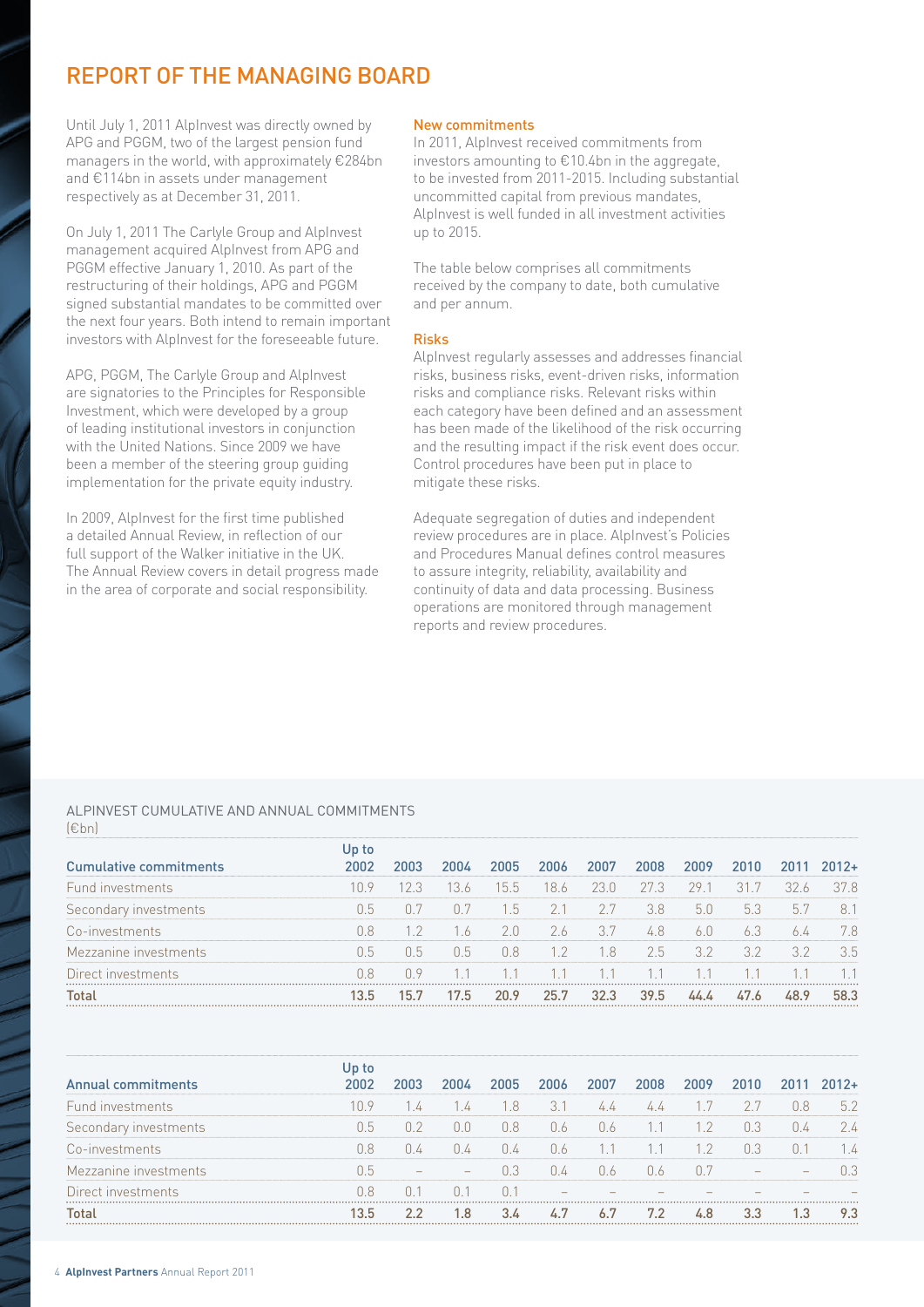The management company has limited exposure to financial assets. Cash is typically held on short-term deposits with reputable banks and exposure to adverse movements in interest rates and foreign exchange rates is limited. With regard to the funding provided to the company's main operating subsidiaries, the foreign currency exposure is typically hedged. Funding is made available through our investors, being reputable pension funds. Mandates between investors and AlpInvest are in place defining the minimum amounts that the investors commit to AlpInvest for investment purposes, subject to certain limitations, which are monitored through compliance procedures.

AlpInvest regularly assesses and maintains appropriate levels of liquidity and solvency and has within the terms of the relevant mandates access to sufficient liquidity from its investors in order to fund its investments. Cash management control procedures include cash flow forecasting and monitoring of liquidity. Controls around, and associated risks in, the investment process are addressed in the ISAE 3402 Report which is audited by Ernst & Young.

#### Operating Performance AlpInvest Partners B.V.

Revenues and Operating Result increased in 2011 due to an increase in both management fees and performance fees received from investors.

In 2011, we have selectively increased our hiring efforts. Average staffing increased by 2 FTE to 115 FTE as at fiscal year-end 2011. Currently, we foresee moderate growth in total FTE with a view to expanding especially our fundraising efforts.

## Changes in AlpInvest's governance structure

On July 1, 2011, the company changed its governance structure, following the acquisition of AlpInvest by The Carlyle Group and AlpInvest Management. As per this date, the Supervisory Board was dissolved and consequently the Supervisory Board members Mr O.W. van der Wyck (Chairman), Mrs E.F. Bos, Mr A.B.J. ten Damme and Mr A. Nühn resigned from the Supervisory Board. The Managing Board would like to thank the Supervisory Board members for their valuable contribution to the company.

On the same date, Mr D.A. D'Aniello and Mr G. A. Youngkin, both members of the Managing Board of The Carlyle Group, joined the Managing Board of the company and Mr W. Borgdorff and Mr E.M.J. Thyssen resigned from the Managing Board. Mr W. Borgdorff and Mr E.M.J. Thyssen remain actively involved in managing the firm.

#### Key figures for 2011  $[Em]$

|                                               |        |        |        |        |             |        |        | <b>CAGR</b> |
|-----------------------------------------------|--------|--------|--------|--------|-------------|--------|--------|-------------|
|                                               | 2005   | 2006   | 2007   | 2008   | 2009        | 2010   | 2011   | 2011/2005   |
| Revenues                                      | 45     | 80     | 223    | 92     | 60          | 105    | 148    | 21.9%       |
| Operating result before taxation              | 8      | 25     | 147    | 35     | $\mathsf Q$ | 47     | 85     | 48.3%       |
| Cumulative capital<br>committed by AlpInvest  | 19,000 | 26,000 | 31,000 | 37,000 | 38,000      | 40,000 | 43,000 | 14.6%       |
| Cumulative capital<br>invested as at year-end | 13.000 | 17,000 | 22,000 | 26,000 | 28,000      | 32,000 | 36,000 | 18.5%       |
| Average number of FTEs                        | 102    | 102    | 103    | 115    | 121         | 113    | 115    | 2.0%        |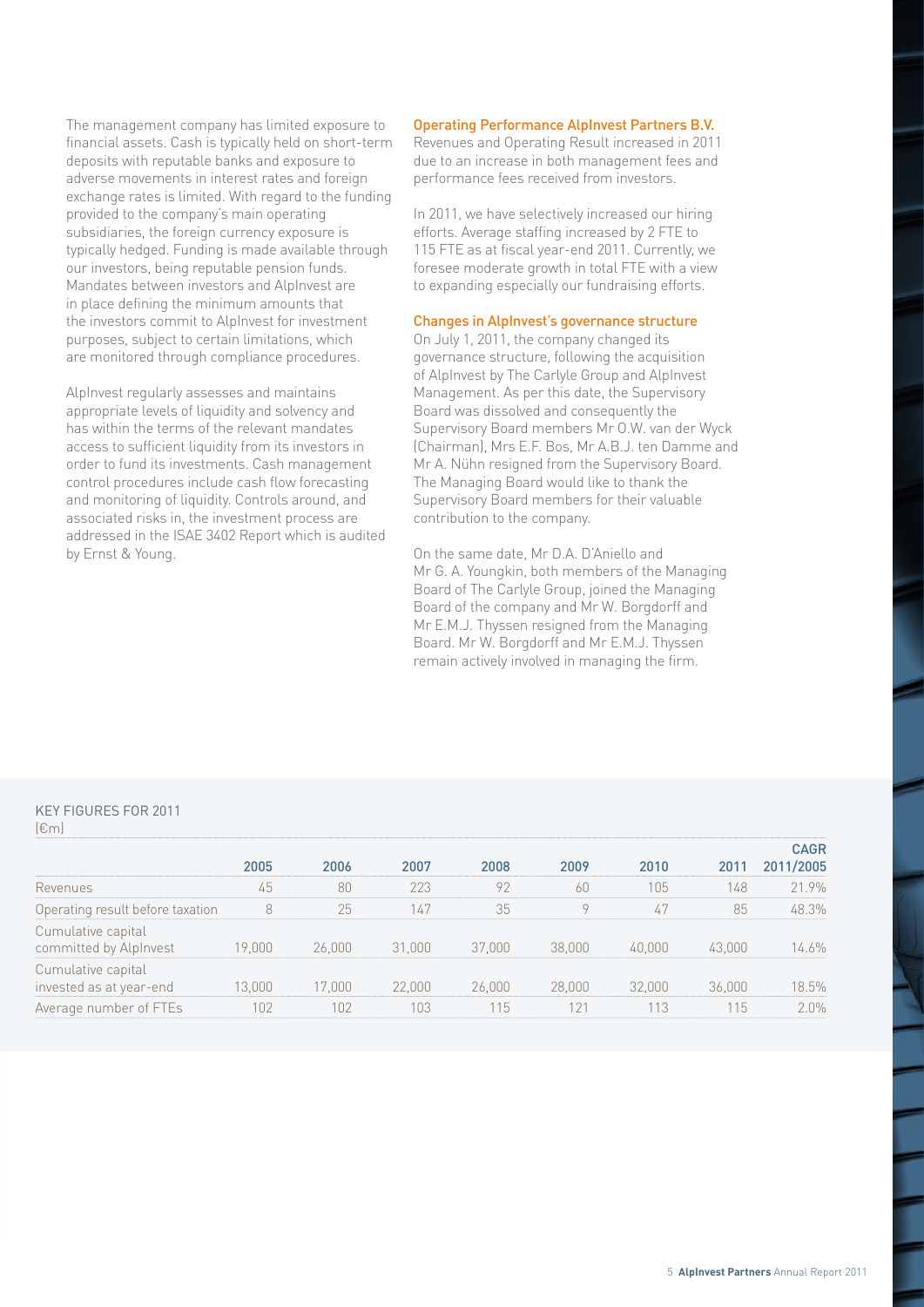## REPORT OF THE MANAGING BOARD













With markets having returned to more normal levels of volatility and activity, we maintain a positive outlook for all our investment activities despite the slowdown in the last six months of 2011. Shorter-term, substantial opportunities will continue to be available for AlpInvest for reasons of the ongoing restructuring of asset holdings in the financial sector. We expect the year 2012 again to develop favorably.

### Proposed profit appropriation and dividend

We propose to allocate the profit to the other reserves and to pay-out €20.4 million from the other reserves as dividend to the shareholders.

Amsterdam, May 31, 2012

### The Managing Board

G.V.H. Doeksen J.P. de Klerk CEO CFO/COO

AlpInvest Partners B.V. Jachthavenweg 118 1081 KJ Amsterdam The Netherlands

D.A. D'Aniello G.A. Youngkin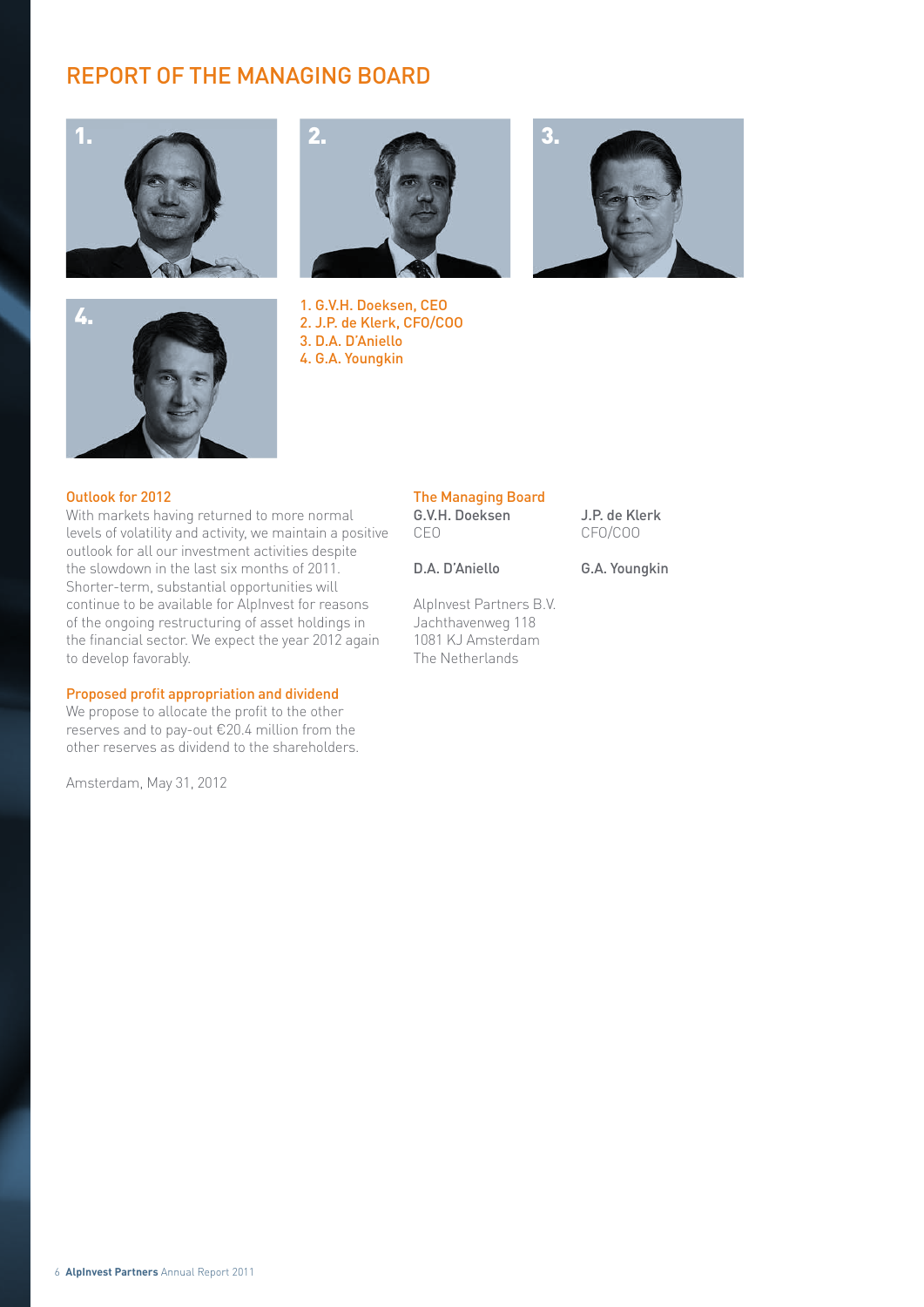# **Consolidated Financial Statements**

| CONSOLIDATED BALANCE SHEET                                       | 8  |
|------------------------------------------------------------------|----|
| CONSOLIDATED INCOME STATEMENT                                    | 10 |
| CONSOLIDATED CASH FLOW STATEMENT                                 | 11 |
| NOTES TO THE CONSOLIDATED<br>FINANCIAL STATEMENTS                | 12 |
| 1 ACCOUNTING POLICIES FOR THE<br>CONSOLIDATED BALANCE SHEET      | 13 |
| 2 ACCOUNTING POLICIES FOR THE<br>CONSOLIDATED INCOME STATEMENT   | 15 |
| 3 FINANCIAL INSTRUMENTS AND<br>RISK MANAGEMENT                   | 16 |
| 4 NOTES TO THE CONSOLIDATED BALANCE SHEET                        | 17 |
| 5 NOTES TO THE CONSOLIDATED<br><b>INCOME STATEMENT</b>           | 21 |
| 6 SUPPLEMENTARY INFORMATION<br>CONSOLIDATED FINANCIAL STATEMENTS | 22 |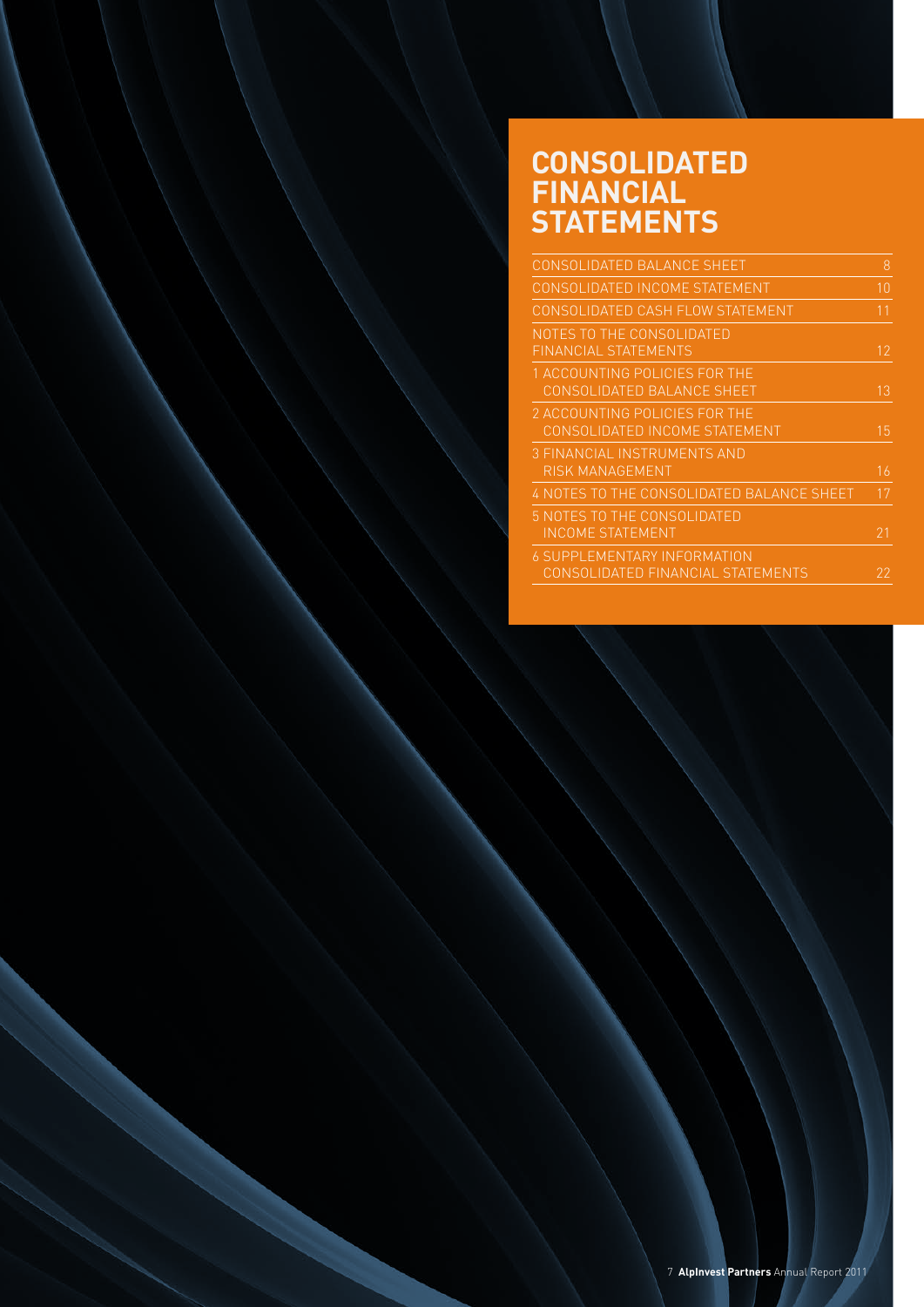## Consolidated balance sheet

(before proposed profit appropriation)

| € thousands                                     | <b>December 31, 2011</b> | December 31, 2010 |
|-------------------------------------------------|--------------------------|-------------------|
|                                                 |                          |                   |
| <b>ASSETS</b>                                   |                          |                   |
| <b>Fixed assets</b>                             |                          |                   |
| Tangible fixed assets <sup>4.1</sup>            |                          |                   |
| Other fixed assets                              | 1,054                    | 988               |
| Financial fixed assets <sup>4.2</sup>           |                          |                   |
| Participation in investments                    | 135                      | 351               |
|                                                 | 1,189                    | 1,339             |
| <b>Current assets</b>                           |                          |                   |
| Accounts receivable                             |                          |                   |
| Receivables                                     | 119                      | 234               |
| Receivables from related parties <sup>4.3</sup> | 2,330                    | 5,024             |
| Corporate income tax receivables                | 1,755                    | 1,333             |
| Other tax and social security receivables       |                          | 17                |
| Forward contracts <sup>4.4</sup>                | 613                      | 1,360             |
| Pensions <sup>4.9</sup>                         | 839                      |                   |
| Prepayments and accrued income <sup>4.5</sup>   | 1,597                    | 1.391             |
|                                                 | 7,253                    | 9,359             |
| Cash and cash equivalents <sup>4.6</sup>        |                          |                   |
| Call and short-term deposits                    | 60,349                   | 107,092           |
| Cash                                            | 868                      | 827               |
|                                                 | 61,217                   | 107,919           |
| <b>Total assets</b>                             | 69,659                   | 118,617           |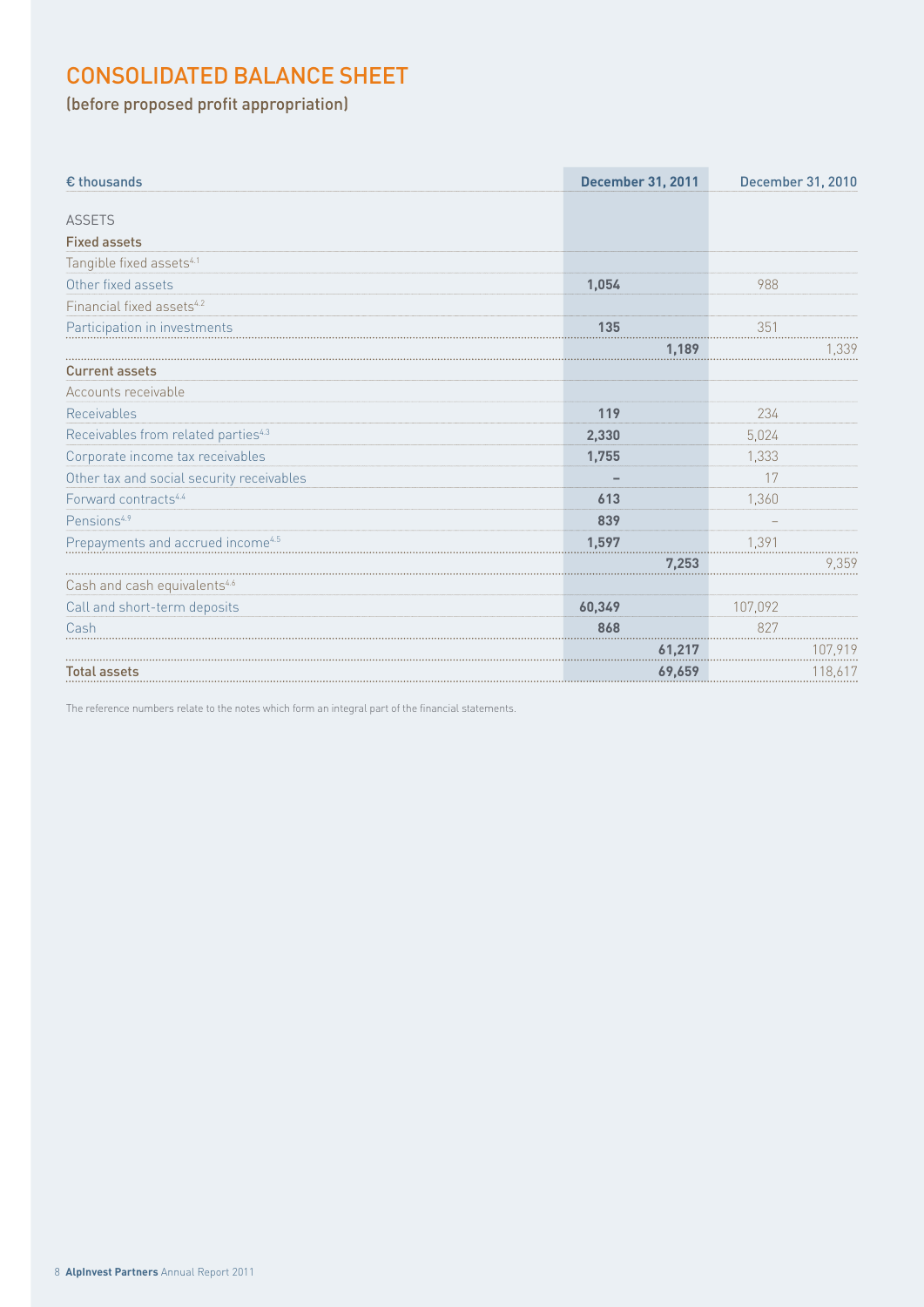## Consolidated balance sheet

(before proposed profit appropriation)

| $\epsilon$ thousands                                                     | <b>December 31, 2011</b> | December 31, 2010 |
|--------------------------------------------------------------------------|--------------------------|-------------------|
|                                                                          |                          |                   |
| <b>LIABILITIES AND EQUITY</b>                                            |                          |                   |
| <b>Group equity</b>                                                      |                          |                   |
| Equity attributable to shareholders of the parent company <sup>4.7</sup> | 25,453                   | 76,429            |
| Equity attributable to other shareholders <sup>4.8</sup>                 | 1,504                    | 2,382             |
|                                                                          |                          |                   |
| <b>Provisions</b>                                                        |                          |                   |
| Pensions <sup>4.9</sup>                                                  |                          | 274               |
| Other long-term employee benefits <sup>4.9</sup>                         | 142                      | 97                |
|                                                                          |                          |                   |
| <b>Current liabilities</b>                                               |                          |                   |
| Creditors                                                                | 885                      | 467               |
| Payable to related parties                                               | 2,996                    |                   |
| Other tax and social security payables                                   | 715                      | 743               |
| Corporate income tax liabilities                                         | 14,987                   | 8,875             |
| Other short-term liabilities <sup>4.10</sup>                             | 22,977                   | 29,350            |
|                                                                          | 42,560                   | 39,435            |
|                                                                          |                          |                   |
| Total liabilities and equity                                             | 69,659                   |                   |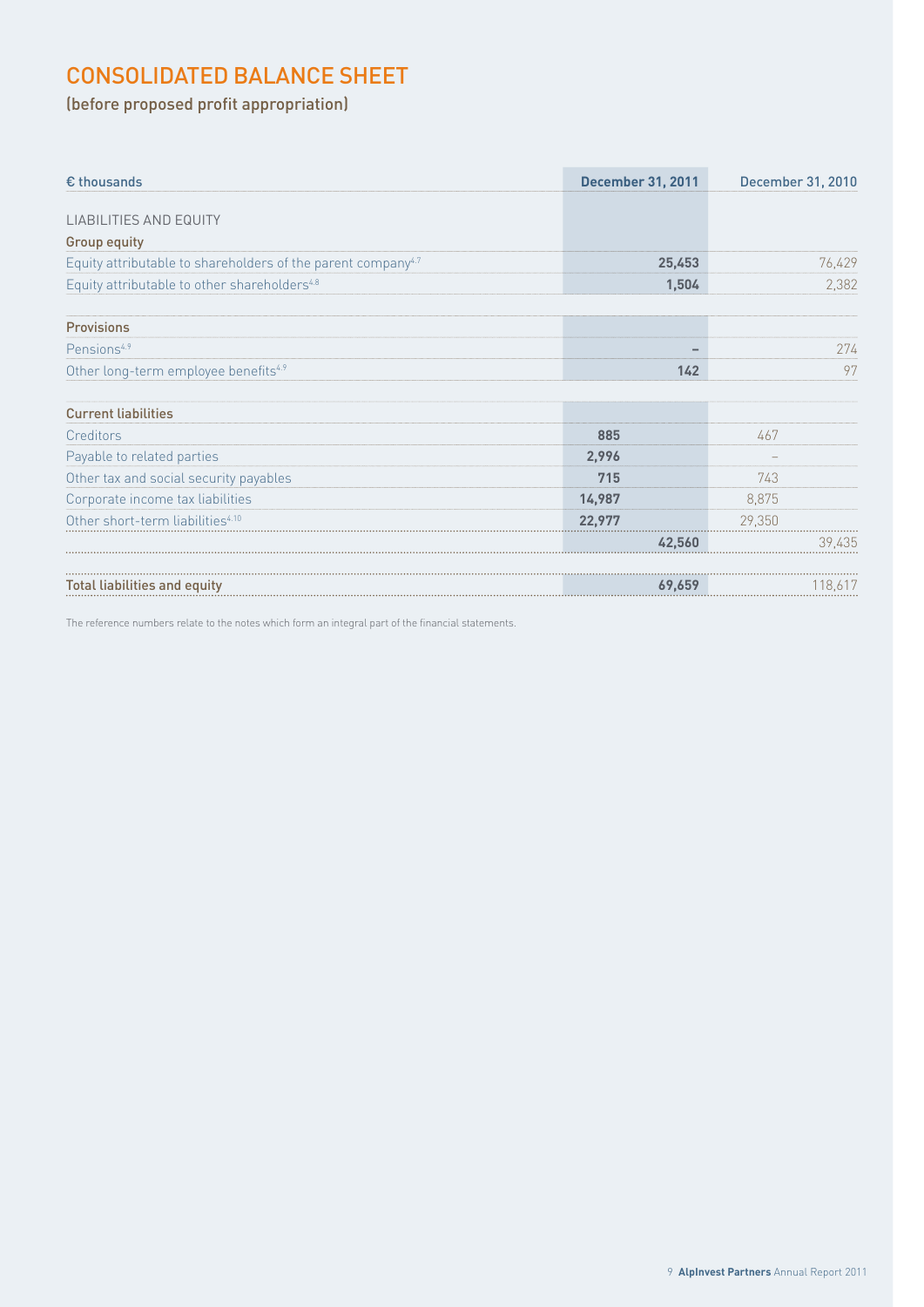# Consolidated income statement

| $\epsilon$ thousands                                | 2011      | 2010      |
|-----------------------------------------------------|-----------|-----------|
| Net revenue <sup>5.1</sup>                          | 148,352   | 104,824   |
| <b>Total operating income</b>                       | 148,352   | 104,824   |
| Personnel expenses <sup>5.2</sup>                   | 46,537    | 44,408    |
| Social security expenses <sup>5.2</sup>             | 1,392     | 1,340     |
| Depreciation <sup>5.3</sup>                         | 663       | 1,080     |
| Administrative expenses <sup>5.4</sup>              | 12,743    | 12,123    |
| Management fee expenses                             | 1,488     | 1.620     |
| <b>Total operating expenses</b>                     | 62,823    | 60.57     |
| <b>Operating profit/(loss)</b>                      | 85,529    | 44.253    |
| Interest and other financial income <sup>5.5</sup>  | 822       | 3,007     |
| Interest and other financial expense <sup>5.6</sup> | (1, 298)  | (342)     |
| <b>Total financial income and expense</b>           | (476)     | 2,665     |
| <b>Result before taxation</b>                       | 85,053    | 46,918    |
| Corporate income tax <sup>5.7</sup>                 | (13,938)  | (12, 372) |
| Net result after tax                                | 71,115    | 34,546    |
| Share third parties <sup>5.8</sup>                  | (51, 598) | (11, 271) |
| Net result after tax and share third parties        | 19,517    | 23,275    |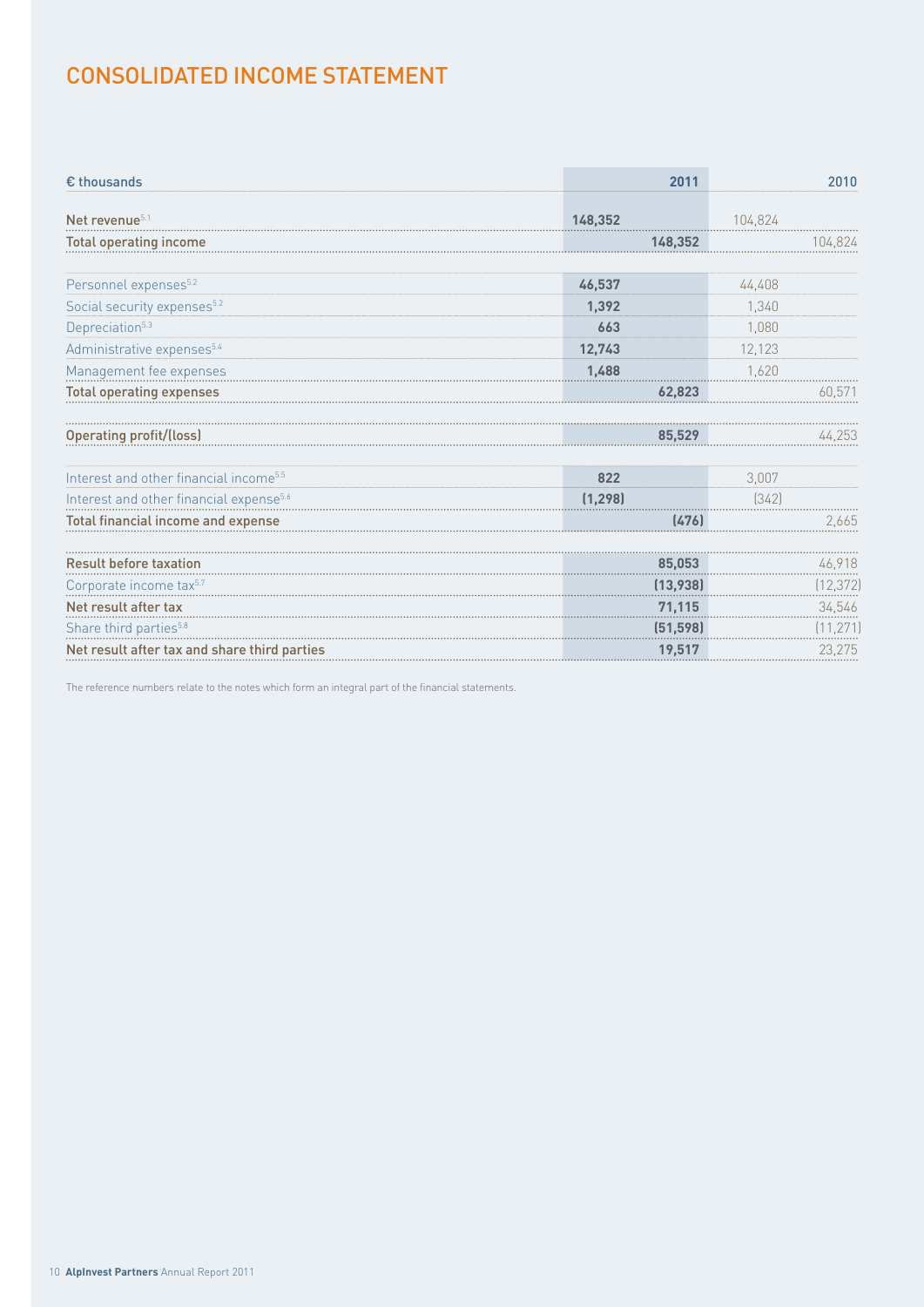## Consolidated cash flow statement

| € thousands                                                         | 2011       |           | 2010     |
|---------------------------------------------------------------------|------------|-----------|----------|
| Cash flow from operating activities                                 |            |           |          |
| Net result after tax                                                | 19,517     |           | 23,275   |
| Adjustments:                                                        |            |           |          |
| Depreciation                                                        | 472        | 1,080     |          |
| Result on disposals                                                 | 191        |           |          |
| <b>Financial fixed assets</b>                                       | 48         | (44)      |          |
| Share third parties                                                 | 51,598     | 11,271    |          |
| Pensions and other long-term employee benefits                      | 2,203      | 1,627     |          |
| Deferred compensation                                               |            | 2,300     |          |
| Result outstanding forward contracts                                | 747        | (1, 929)  |          |
| Currency differences                                                | 446        | 364       |          |
|                                                                     | 55,705     |           | 14,669   |
|                                                                     |            |           |          |
| Movements in working capital, long-term liabilities and provisions: |            |           |          |
| Receivables                                                         | 2,219      | 7,102     |          |
| <b>Current liabilities</b>                                          | 12,144     | 12,618    |          |
| Deferred compensation                                               | (9,040)    | (14, 336) |          |
| Pensions and other long-term employee benefits                      | (3, 271)   | (1,044)   |          |
|                                                                     | 2,052      |           | 4,340    |
| Net cash from operating activities                                  | 77,274     |           | 42,284   |
| Cash flow from investing activities                                 |            |           |          |
| Additions to/investments in:                                        |            |           |          |
| Tangible fixed assets                                               | (735)      | (265)     |          |
| <b>Financial fixed assets</b>                                       | (2)        | (27)      |          |
| Proceeds from/divestments of:                                       |            |           |          |
| <b>Financial fixed assets</b>                                       | 170        | 124       |          |
| Net cash used in investing activities                               | [567]      |           | 1681     |
| Cash flow from financing activities                                 |            |           |          |
| Dividends paid to shareholders of the parent company                | (70, 933)  | [2,678]   |          |
|                                                                     | (52, 476)  | (10, 918) |          |
| Dividends paid to other shareholders                                |            |           |          |
| Net cash used in financing activities                               | (123, 409) |           | (13,596) |
| Net cash flow                                                       | (46, 702)  |           | 28,520   |
| Net increase/IdecreaseJ in cash                                     | (46,702)   |           | 28,520   |
|                                                                     |            |           |          |

Movements in cash and cash equivalents deposits can be broken down as follows:

|                               | 201      | 2010    |
|-------------------------------|----------|---------|
| <b>Balance on January 1</b>   | 107.919  | 79 399  |
| Movements during the year     | (46.702) | 28,520  |
| <b>Balance on December 31</b> | 61.217   | 107 919 |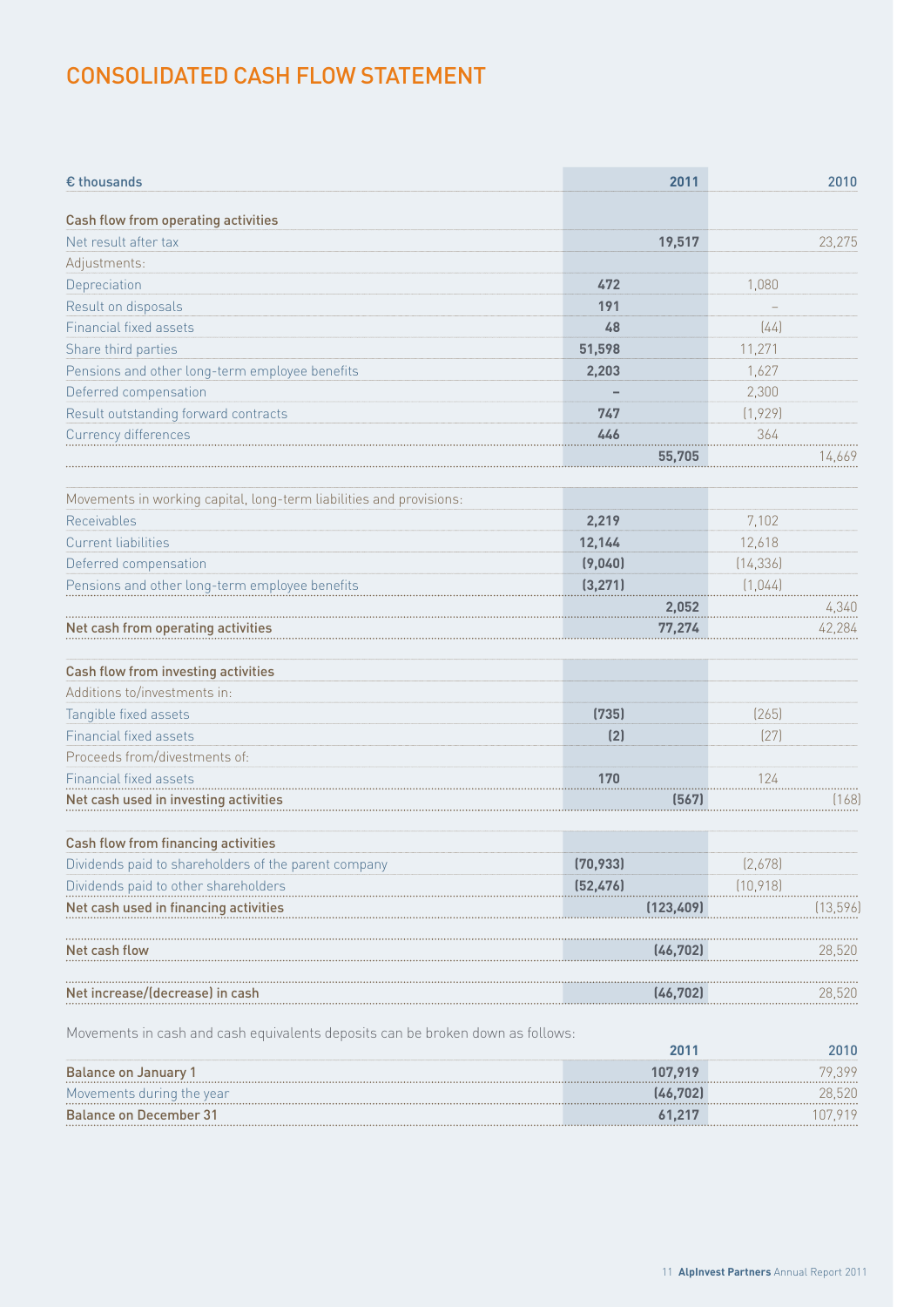## Notes to the consolidated financial statements

#### General

Unless indicated otherwise, the notes refer to both the consolidated and company financial statements and all amounts are stated in thousands of euros.

#### **Operations**

AlpInvest Partners B.V. (the "company") was incorporated on February 1, 2000 as NIB Capital Private Equity N.V. The company primarily engages in private equity investment management and financing services, and invests, directly and indirectly, in private equity-related instruments on behalf of its clients. This includes participating interests in private equity funds and other such strategic alliances that invest in private equity (both listed and unlisted), as well as public and private participations and interests in, and management of, companies of whatever nature, financing of third parties and performance of such activities as are related or conducive to those listed above.

The statutory seat of the company is at Jachthavenweg 118, 1081 KJ Amsterdam, The Netherlands.

#### Group structure

On January 1, 2011 APG Algemene Pensioen Groep N.V. ("APG") and PGGM N.V. ("PGGM") each owned 50% of the shares in the company. On January 26, 2011 APG and PGGM signed an agreement to sell these shares. The shares were transferred on July 1, 2011 to AP B.V., a company ultimately owned by The Carlyle Group and AlpInvest (Managing) Partners.

On July 1, 2011 the legal form of the company was changed through an amendment of the articles of association from an N.V. ("Naamloze Vennootschap") to a B.V. ("Besloten Vennootschap").

As per this date, the company also changed its governance structure. The Supervisory Board was dissolved and consequently the Supervisory Board members Mr O.W. van der Wyck (Chairman), Mrs E.F. Bos, Mr A.B.J. ten Damme and Mr A. Nühn resigned from the Supervisory Board.

Mr D.A. D'Aniello and Mr G. A. Youngkin, both members of the Managing Board of The Carlyle Group, joined the Managing Board of the company and Mr W. Borgdorff and Mr E.M.J. Thyssen resigned from the Managing Board as per the same date. Mr W. Borgdorff and Mr E.M.J. Thyssen remain actively involved in managing the firm.

#### **Consolidation**

The consolidated financial statements comprise the financial data of AlpInvest Partners B.V. and all group companies in which AlpInvest Partners B.V. exercises a controlling influence on management and financial policy ("group companies"). These companies are consolidated in full. The investment entities of which the company or one of its subsidiaries is the General Partner or Director are not consolidated.

Intercompany transactions, profits and balances among group companies are eliminated, unless these results are realized through transactions with third parties. Unrealized losses on intercompany transactions are eliminated as well, unless such a loss qualifies as impairment.

Since the company income statement is included in the consolidated financial statements, an abridged income statement has been disclosed (in the company financial statements) in accordance with Section 402, Book 2, of the Netherlands Civil Code.

Reference is made to note 7.3 of these statements for an overview of group companies.

#### Related parties

The investment entities managed by the company or any of its group companies and the limited partners or shareholders in these entities are considered related parties. Directors and other shareholders of group companies are also considered related parties.

Related party transactions included in the financial statements consist of:

- A participating interest in AlpInvest Partners Later Stage Co-Investments II C.V. by Betacom XLII B.V. and a participating interest in AlpInvest Partners Secondary Investments 2012 I C.V. by AMC 2012 Ltd (notes 4.2 and 7.3);
- Revenue in the form of management fee and carried interest income and related receivables (notes 4.3 and 5.1);
- Short-term loans from the company to the investment entities managed by the company or any of its group companies and related interest income (note 4.3 and note 5.5);
- Recharge of certain costs/revenue paid respectively invoiced by the company or any of its group companies on behalf of the investment entities (notes 4.5 and 4.10);
- Other shareholder interests in group companies of which (former) employees, among which are Directors of the company, are the ultimate beneficial owners (notes 4.8 and 5.8).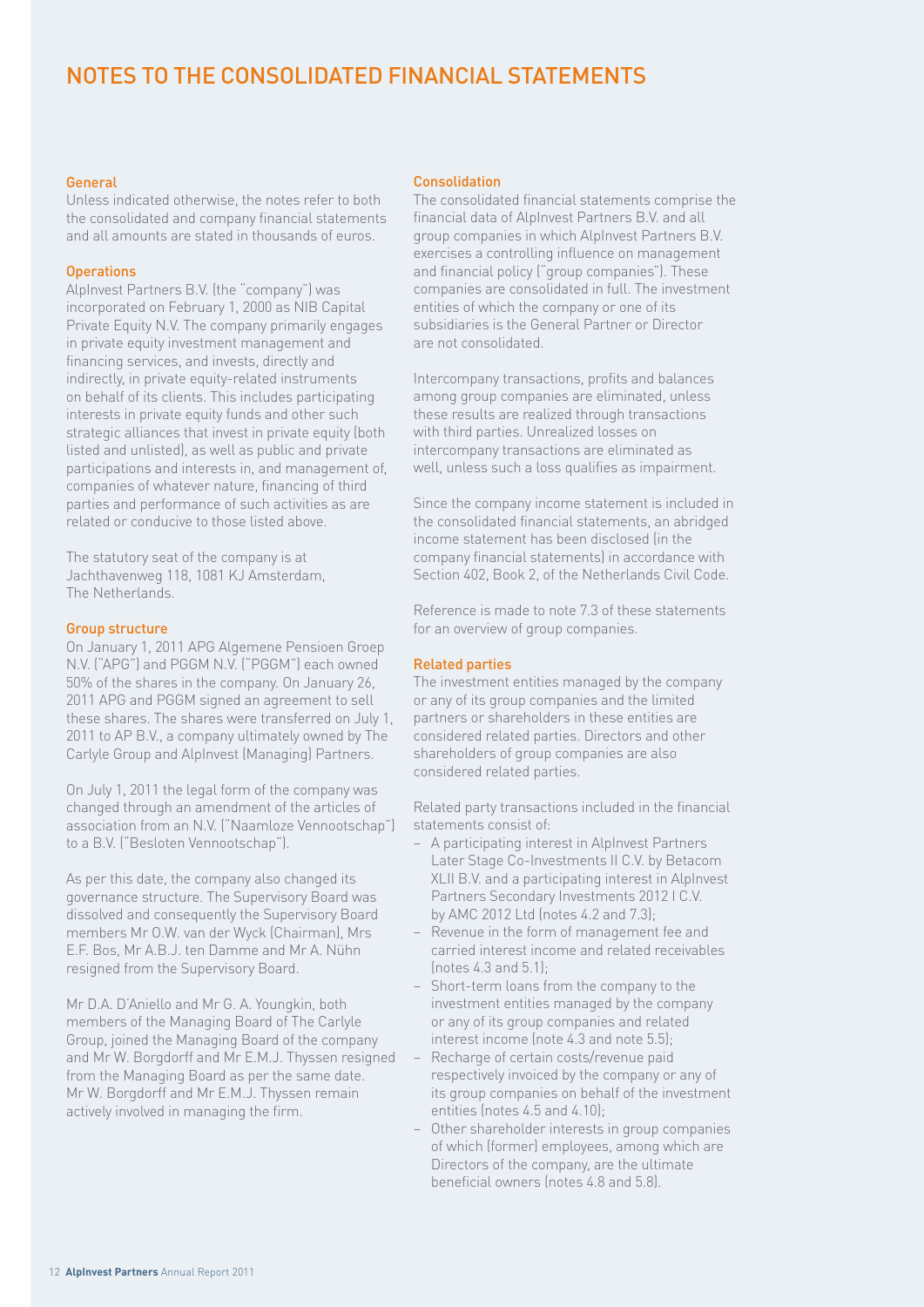The relevant amounts are disclosed in the indicated notes to the financial statements.

#### Notes to the cash flow statement

The cash flow statement is prepared based on the indirect method. Cash recognized in the cash flow statement consists of cash and cash equivalents. Cash flows in foreign currencies are translated at the average exchange rate. Interest paid and received, dividend paid and received and cash flows related to corporate income tax are included in cash flow from operating activities.

#### **Estimates**

In applying the accounting policies and guidelines for preparing the financial statements, management applies several estimates and judgments that might be essential for the amounts disclosed in the financial statements. If necessary for the purposes of providing appropriate insight, the nature of estimates and judgments, including the related assumptions, are disclosed in the notes to the financial statement items in question.

## 1 Accounting policies for the consolidated **BAI ANCE SHEET**

#### 1.1 General

The consolidated financial statements have been prepared in accordance with the statutory provisions of Part 9, Book 2, of the Netherlands Civil Code and the firm pronouncements in the Guidelines for Annual Reporting in the Netherlands as issued by the Dutch Accounting Standards Board. The financial statements are denominated in euros.

In general, assets and liabilities are stated at the amounts at which they were acquired or incurred, or fair value. If not specifically stated otherwise, they are recognized at the amounts at which they were acquired or incurred. The balance sheet and income statement include references to the notes.

#### 1.2 Comparison with the previous year

The accounting policies used are consistent with the previous year.

#### 1.3 Tangible fixed assets

Tangible fixed assets are stated at historical cost plus additional direct expense or manufacturing price less straight-line depreciation based on estimated useful life. Any impairment at the balance sheet date is taken into account. For details on how to determine whether tangible fixed assets are impaired, please refer to note 1.5.

#### 1.4 Financial fixed assets

Majority and other participating interests that enable the company to exert significant influence are carried at net asset value.

Net asset value is calculated using the policies applied in these financial statements. If the net asset value of a participating interest is negative, the participating interest is carried at this negative value. In this case, if the participant can be held accountable for the debts of the participating interest, a provision is formed.

Participating interests in which the company does not exert significant influence are carried at fair market value. The fair market value is determined quarterly, based on the International Private Equity and Venture Capital Valuation Guidelines. Any increase or decrease in the carrying value of an investment is charged to the income statement in the year to which it relates. The results for exits are determined by the difference between sales proceeds and the carrying value of the investments prior to the sale.

#### 1.5 Impairment of non-current assets

At each balance sheet date, the company tests whether there are any indications of assets being subject to impairment. An asset is subject to impairment if its carrying amount exceeds its recoverable amount. The recoverable amount is the higher of the net realizable value and the value in use.

### 1.6 Receivables

Receivables are recognized initially at fair value and subsequently measured at amortized cost. When a receivable is uncollectable, it is written off against the allowance account for receivables.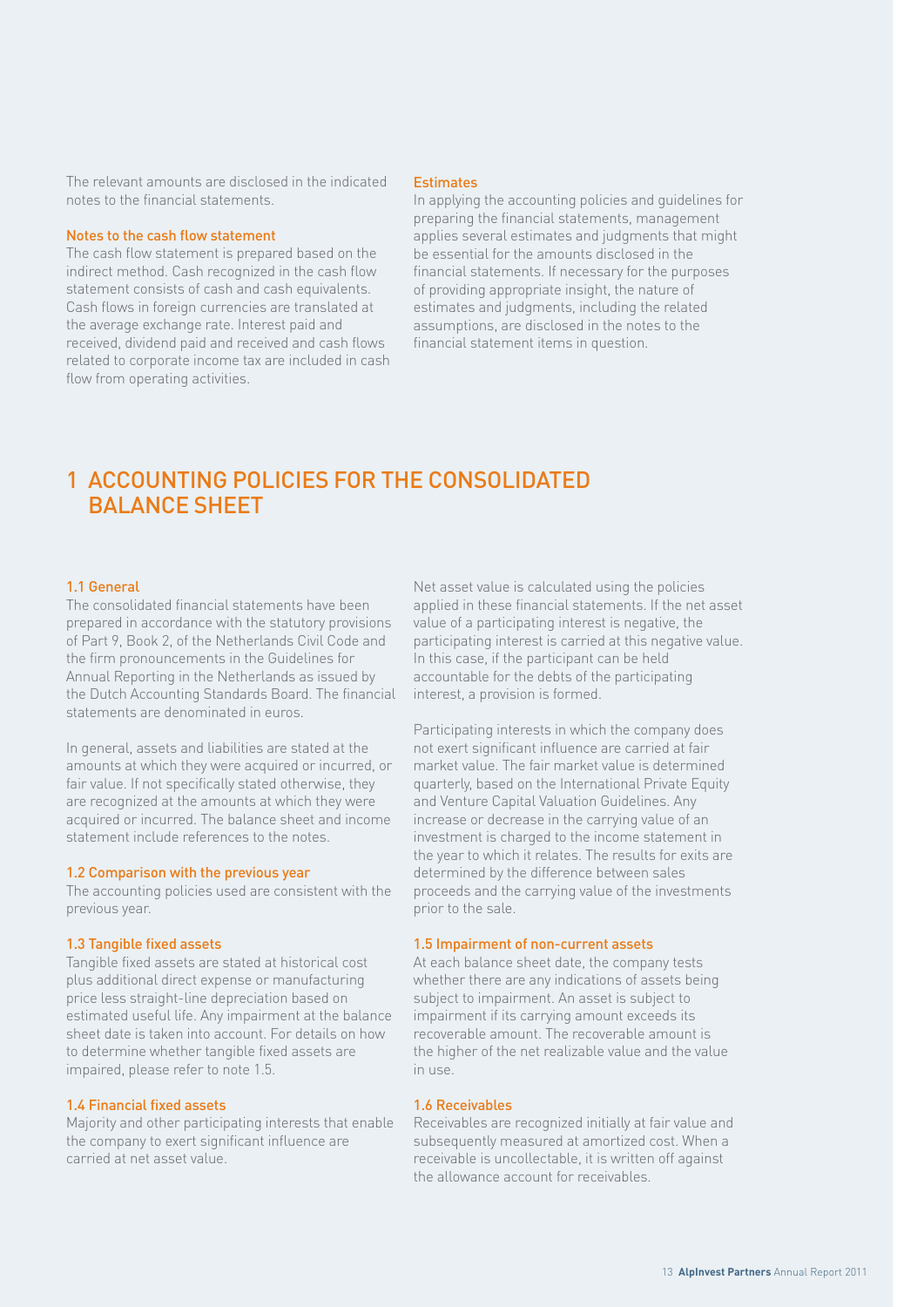## 1 Accounting policies for the consolidated **BALANCE SHEET**

#### 1.7 FX forward-contracts

FX forward-contracts are recognized in the balance sheet at the difference between the spot rate as at the balance sheet date and the contracted forward rate. The change in value is recognized through the income statement.

### 1.8 Cash and cash equivalents

Cash represents cash in hand, bank balances and call and short-term deposits. Negative balances at a bank in one currency are netted with positive balances in other currencies when it is contractually agreed. Cash and cash equivalents are stated at face value.

## 1.9 Group equity

Group equity is made up of share capital, reserve for currency exchange differences, legal reserve, other reserves and result for the year. The share capital recognized in the balance sheet has been issued and fully paid up. The other reserves consist of the accumulated results realized in previous years.

### 1.10 Equity attributable to other shareholders

The equity attributable to other shareholders is stated at the amount of the net third party interest in the group companies concerned.

## 1.11 Pension obligations

#### Dutch pension plans

AlpInvest Partners B.V. operates a number of pension plans. The characteristics of the main plan (open to new employees) are:

- The basis for the defined benefit scheme is final pay;
- The salary in the defined benefit scheme is capped;
- Above the cap the pension scheme becomes defined contribution;
- Pensions and deferred pension rights of former employees can be increased yearly with a percentage to be determined by the employer;
- The pensions have been insured with an outside insurance company.

The company has a guaranteed insurance contract. The assets of the scheme have been allocated 70% to bonds and 30% to equities and are managed by the applicable insurance company.

The conditions of the Dutch Pension Act are applicable to all pensions of AlpInvest Partners B.V. AlpInvest Partners B.V. pays premiums based on contractual requirements to the insurance company. Premiums are recognized as personnel costs when they are due. Prepaid contributions are recognized as deferred assets if these lead to a refund or reduction of future payments. Contributions that are due but have not been paid yet are represented as liabilities.

There are no other existing obligations (other than premiums to be paid) to the insurance company or employees that need to be recognized. No other assets need to be recognized.

The amount in the pension provision is the best estimate of the unfunded obligations as at balance sheet date. As all obligations fall due within one year the obligation is stated at nominal value. Additions to and withdrawals from the pension provision are taken to the profit and loss account.

#### Foreign pension plans

All pension plans operated outside The Netherlands are defined contribution plans.

## Jubilee benefits

The provision for jubilee benefits is formed for expected benefits payable to current employees. Jubilee benefits are rights to a benefit employees earn after a certain term of service (25 years) with the company.

## 1.12 Foreign currencies

#### Functional currency

Items included in the financial statements of group companies are measured using the currency of the primary economic environment in which the respective group company operates (the functional currency). The consolidated financial statements are presented in euros, which is the functional and presentation currency of AlpInvest Partners B.V.

#### Transactions, receivables and liabilities

Foreign currency transactions in the reporting period are translated into the functional currency using the exchange rates prevailing at the dates of the transactions.

Monetary assets and liabilities denominated in foreign currencies are translated into the functional currency at the rate of exchange prevailing at the balance sheet date. Foreign exchange gains and losses resulting from the settlement of such transactions and from the translation at year-end exchange rates are recognized in the income statement.

Translation differences on non-monetary assets are recognized using the exchange rates prevailing at the dates of the transactions (or the approximated rates).

### Group companies

Assets and liabilities of consolidated subsidiaries with a functional currency different from the presentation currency are translated at the rate of exchange prevailing at the balance sheet date; income and expense are translated at average exchange rates during the financial year. Any resulting exchange differences are taken directly to the legal reserve for translation differences within equity.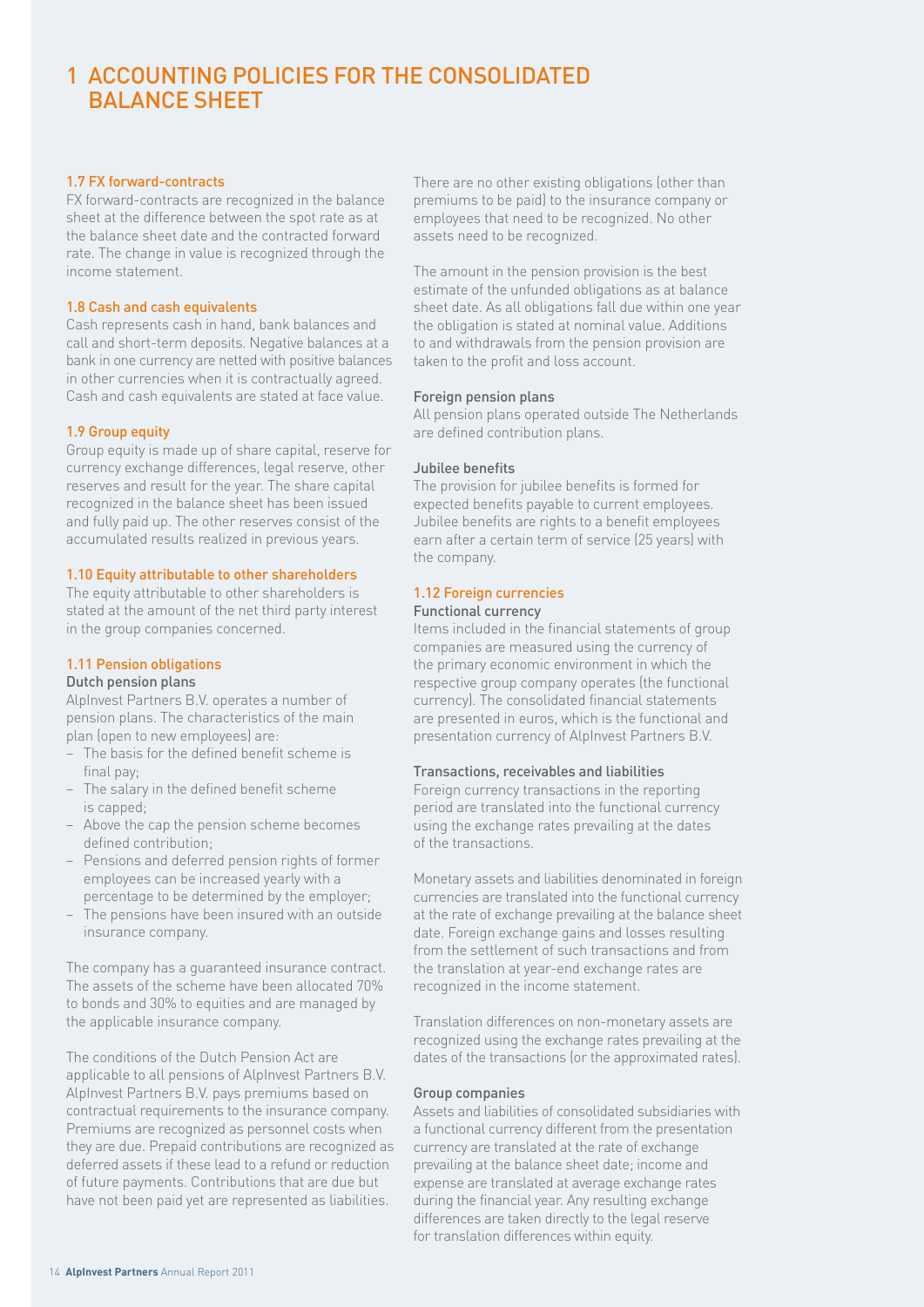## 2 Accounting policies for the consolidated income **STATEMENT**

## 2.1 General

Net result after tax represents the difference between income from investment management services and operating expenses and other charges for the year.

## 2.2 Net revenue

Net revenue mainly comprises management fee and carried interest income. Most of the management fees are based on the lower of cost or fair market value of investments under management, except for new mandates (< two years) where management fees are based on investor commitment. Carried interest fees are recognized as income if and when it is certain that the conditions applicable for earning such fees have been fully met, and the investors have received back their full investment, all expenses and a minimum contractual return.

Income is allocated to the period to which it relates.

### 2.3 Operating expenses

Expenses are allocated to the period to which they relate.

## 2.4 Personnel expenses

#### Short-term employee benefits

Salaries, wages and social security contributions are taken to the income statement based on the terms of employment, where they are due to employees.

#### Pensions

AlpInvest Partners B.V. has applied the liability method for pension plans. The premiums payable for the financial year are charged to the result. Changes in the pension provision are also charged to the result.

Foreign pension plans comparable to the Dutch pension system are also accounted for using the liability method.

#### 2.5 Depreciation charges

Fixed assets are depreciated based on cost plus additional direct expense or manufacturing price. Assets are depreciated according to the straight-line method based on the estimated useful life.

### 2.6 Taxes

Dutch fiscal practice rules determine domestic corporation tax, taking into account allowable deductions, charges and exemptions.

AlpInvest Partners B.V. forms a fiscal unity for corporate income tax with some of its wholly owned subsidiaries.

### 2.7 Foreign currencies

Income and expenditure denominated in foreign currencies are translated at the rates of exchange prevailing on the transaction date. Exchange differences due to exchange rate fluctuations between the transaction date and the settlement date or balance sheet date are taken to the income statement.

#### 2.8 Financial income and expense Interest paid and received

Interest paid and received is recognized on a time-weighted basis, taking account of the effective interest rate of the assets and liabilities concerned.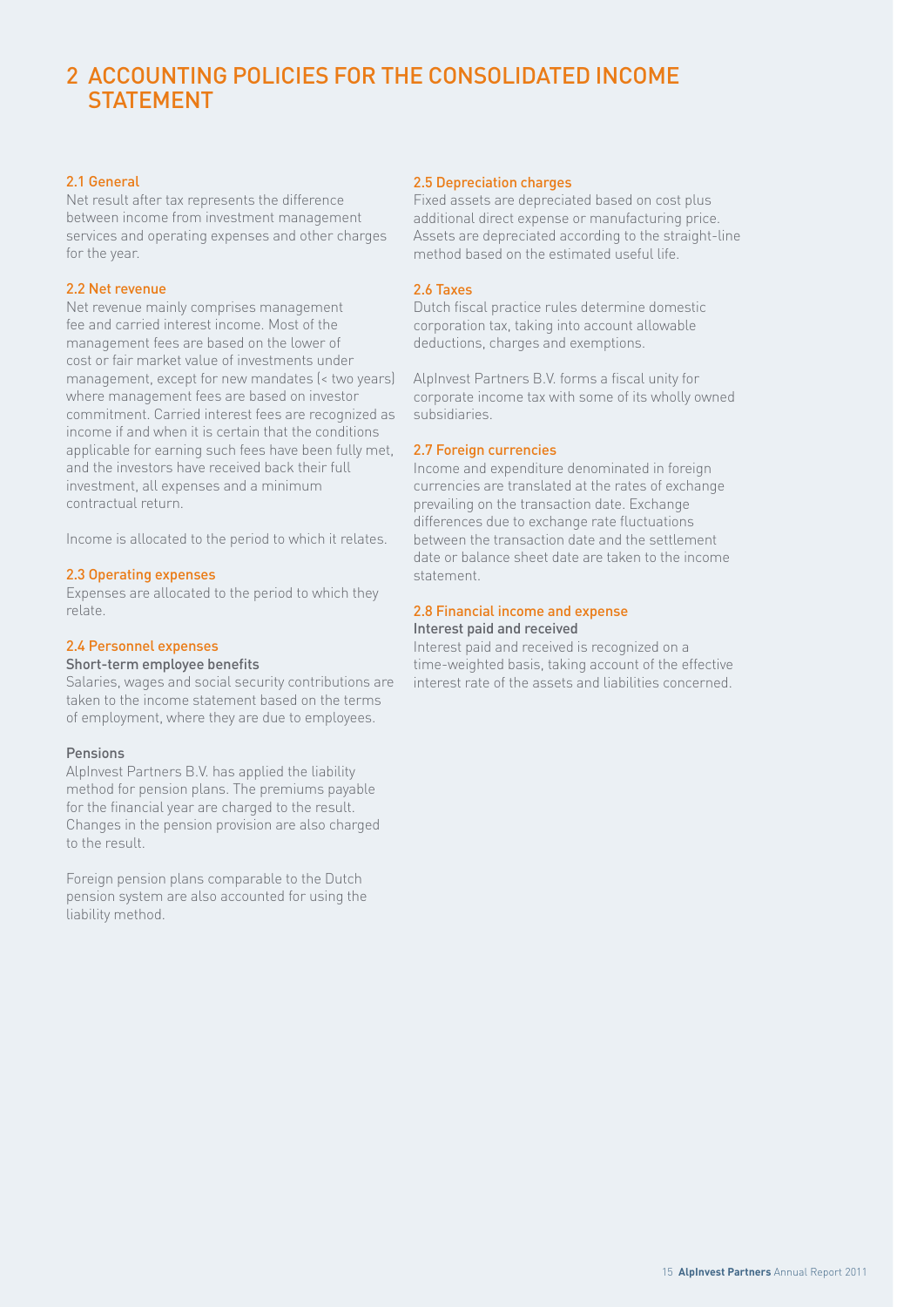## 3 Financial instruments and risk management

#### 3.1 Currency risk

AlpInvest Partners B.V. mainly operates in the European Union and the U.S. The currency risk for AlpInvest Partners B.V. largely concerns future expenses in U.S. dollars (USD). The Management Board of the company has decided to hedge part of the U.S. dollar exposure for 2011-related USD expenses, which will be paid in 2012. For this purpose, forward exchange contracts have been entered into.

AlpInvest Partners B.V. also incurs currency risk on the net investments in its foreign subsidiaries.

### 3.2 Interest rate risk

AlpInvest Partners B.V. incurs market risk in respect of the renewal of fixed-interest deposits. No financial derivatives for interest rate risk are contracted with regard to these deposits.

## 3.3 Credit risk

The investor base of AlpInvest Partners B.V. is highly concentrated. However, the credit risk is considered to be very limited as investors pay the majority of the fees in advance. The creditworthiness of these parties is considered high and, as they are pension funds, is monitored by regulators.

The deposits of AlpInvest Partners B.V. as at December 31, 2011 were held with one credit institution with a rating of A-1 for short-term credits and A for long-term credits (S&P rating). Given the short-term nature of the deposits, this is considered acceptable.

### 3.4 Liquidity risk

The company has sufficient funds at its disposal in the form of short-term deposits and cash for its current operations.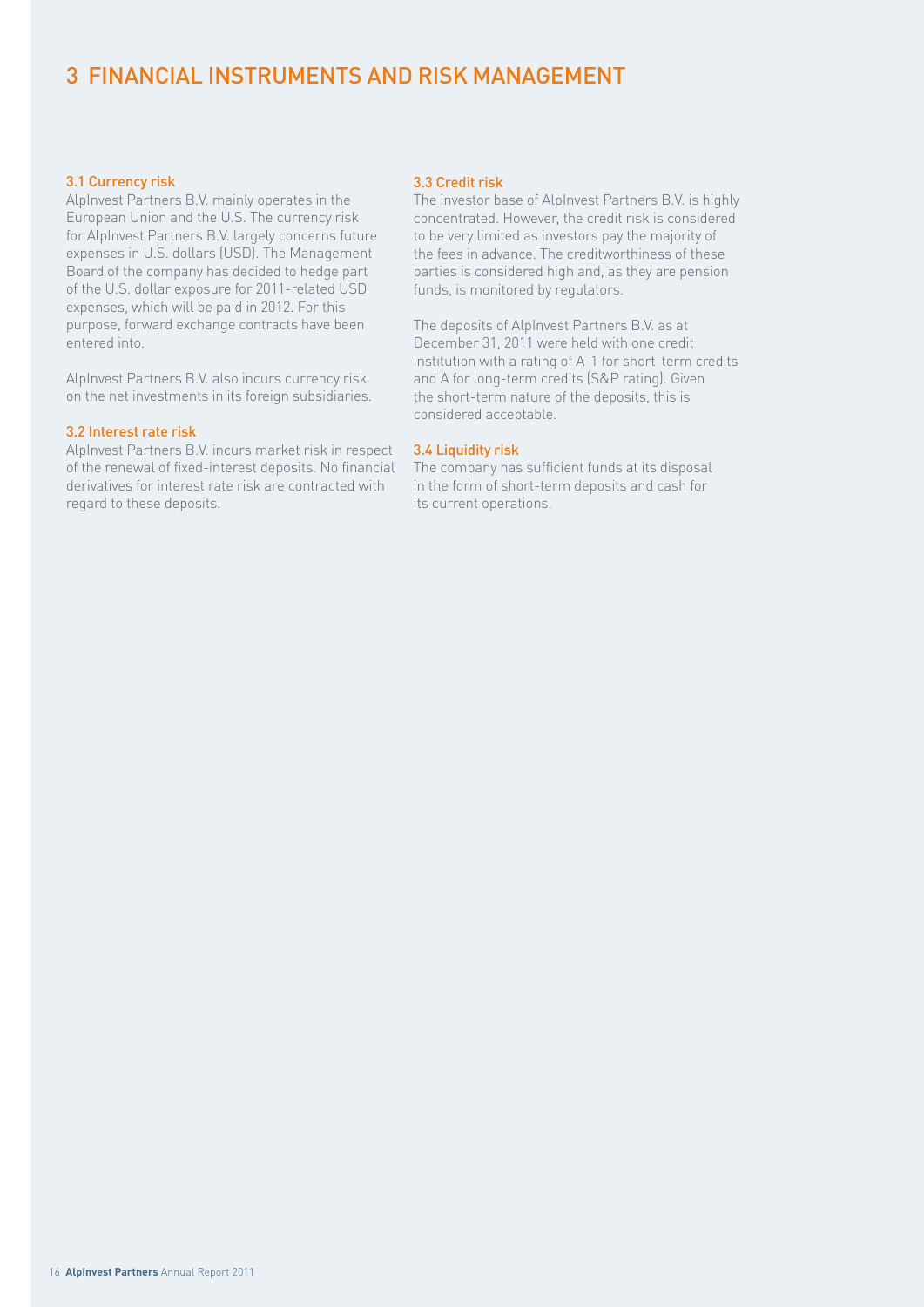## 4 Notes to the consolidated balance sheet

## 4.1 Tangible fixed assets

| <b>Furniture office</b> |                     |              |
|-------------------------|---------------------|--------------|
| and other               | Leasehold           |              |
| equipment               | <i>improvements</i> | <b>Total</b> |
|                         |                     |              |
| 1,577                   | 3,171               | 10,752       |
| (1, 269)                | (2,895)             | (9, 764)     |
| 308                     | 276                 | 988          |
|                         |                     |              |
| 50                      | 233                 | 735          |
| (77)                    | [119]               | (238)        |
| 19                      | 71                  | 102          |
| (115)                   | (112)               | (472)        |
| 6                       |                     | 47           |
| (21)                    | 174                 | 108          |
| [138]                   | (1)                 | 66           |
|                         |                     |              |
| 1,569                   | 3,356               | 11,351       |
| (1.399)                 | (3.081)             | (10, 297)    |
| 170                     | 275                 | 1,054        |
|                         |                     |              |

Tangible fixed assets are depreciated over a period ranging from three to five years.

## 4.2 Financial fixed assets

|                                     | <b>Participating interest</b> |
|-------------------------------------|-------------------------------|
| Balance on January 1, 2011          |                               |
| <b>Book value</b>                   |                               |
| <b>Movements in 2011</b>            |                               |
| Investments                         |                               |
| <b>Disposals</b>                    | 170)                          |
| Income from participating interests | [48]                          |
|                                     | 2161                          |
| Balance on December 31, 2011        |                               |
| <b>Book value</b>                   |                               |

This amount represents participations in AlpInvest Partners Later Stage Co-Investments II C.V. and AlpInvest Partners Secondary Investments 2012 I C.V. which are accounted for at fair value. For a list of all companies in which AlpInvest Partners B.V. has interests, see note 7.3 in the company accounts.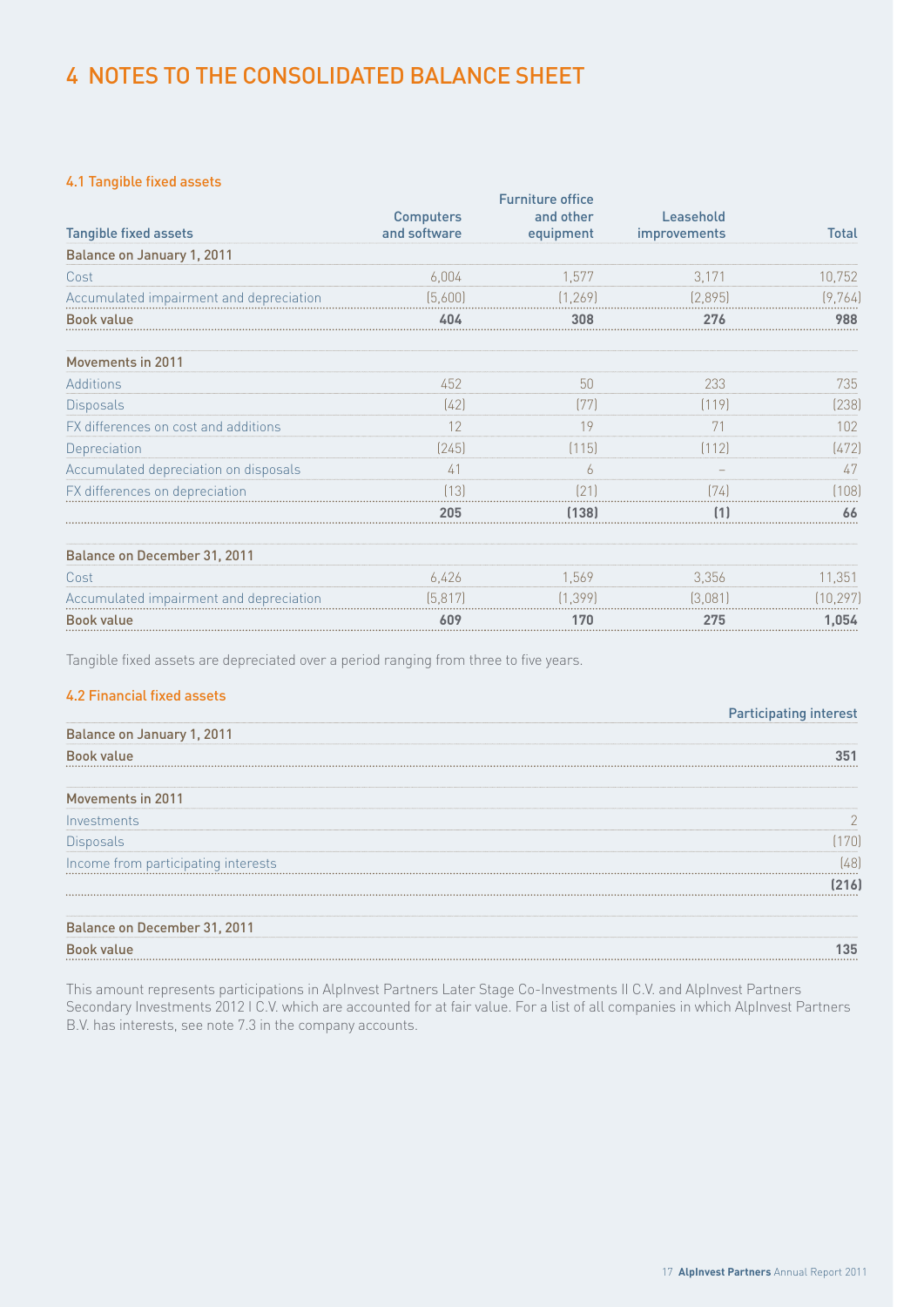## 4 Notes to the consolidated balance sheet

#### 4.3 Receivables from related parties

| <b>December 31, 2011</b> | December 31, 2010 |
|--------------------------|-------------------|
|                          |                   |
| 1.184                    | 609               |
|                          |                   |
|                          |                   |
|                          |                   |
|                          |                   |
|                          |                   |

All receivables fall due in less than one year.

The fair value of the receivables approximates the book value.

### 4.4 Forward contracts

In 2010 AlpInvest Partners B.V. economically hedged a large part of its 2011 and some of its 2012 funding requirements in U.S. dollars by buying U.S. dollar forward. At December 31, 2011 forward contracts for a total amount of \$10,000 (2010: \$34,650) were outstanding. The delivery dates of the U.S. dollars have been set to match the U.S. dollar cash outflows in January 2012. The difference between the total value in euros of the remaining outstanding forward agreements at the spot rate  $(E7,702)$ (2010: €25,828)) and the total value in euros at the forward rate (€7,089 (2010: €24,468)) amounted to €613 on December 31, 2011 (2010: (€1,360)). These amounts have been recognized in the income statement.

### 4.5 Prepayments and accrued income

|                                     | <b>December 31, 2011</b> | December 31, 2010 |
|-------------------------------------|--------------------------|-------------------|
| Prepaid rent                        | 248                      | 261               |
| Accrued interest                    | 153                      |                   |
| Prepaid management fee              | 55                       | 132 <sup>°</sup>  |
| Amounts prepaid for related parties | 116                      | 112.              |
| Other receivables                   | 226                      | 226               |
| Other prepaid items                 | 799                      | 643               |
| <b>Total</b>                        | 1.597                    | 391               |

All receivables fall due in less than one year.

The fair value of the receivables approximates the book value.

#### 4.6 Cash and cash equivalents

Cash and deposits are at the company's free disposal, except for an amount of  $\epsilon$ 424, which serves as collateral for a letter of credit issued as security for rental payments. There are no deposits outstanding at year-end with a maturity date over three months after balance sheet date.

### 4.7 Equity attributable to shareholders of the parent company

See notes to the company balance sheet (note 7.7).

## 4.8 Equity attributable to other shareholders

| 2011                                            | 2010   |
|-------------------------------------------------|--------|
| <b>Balance on January 1</b><br>2.382            |        |
| Movements in the year:                          |        |
| Share in net profit<br>51.598                   |        |
| Dividend paid to other shareholders<br>[52.476] | 10.918 |
| <b>Balance on December 31</b><br>1.504          |        |

Other shareholders are entities whose ultimate beneficial owners are Directors and (former) employees of the company.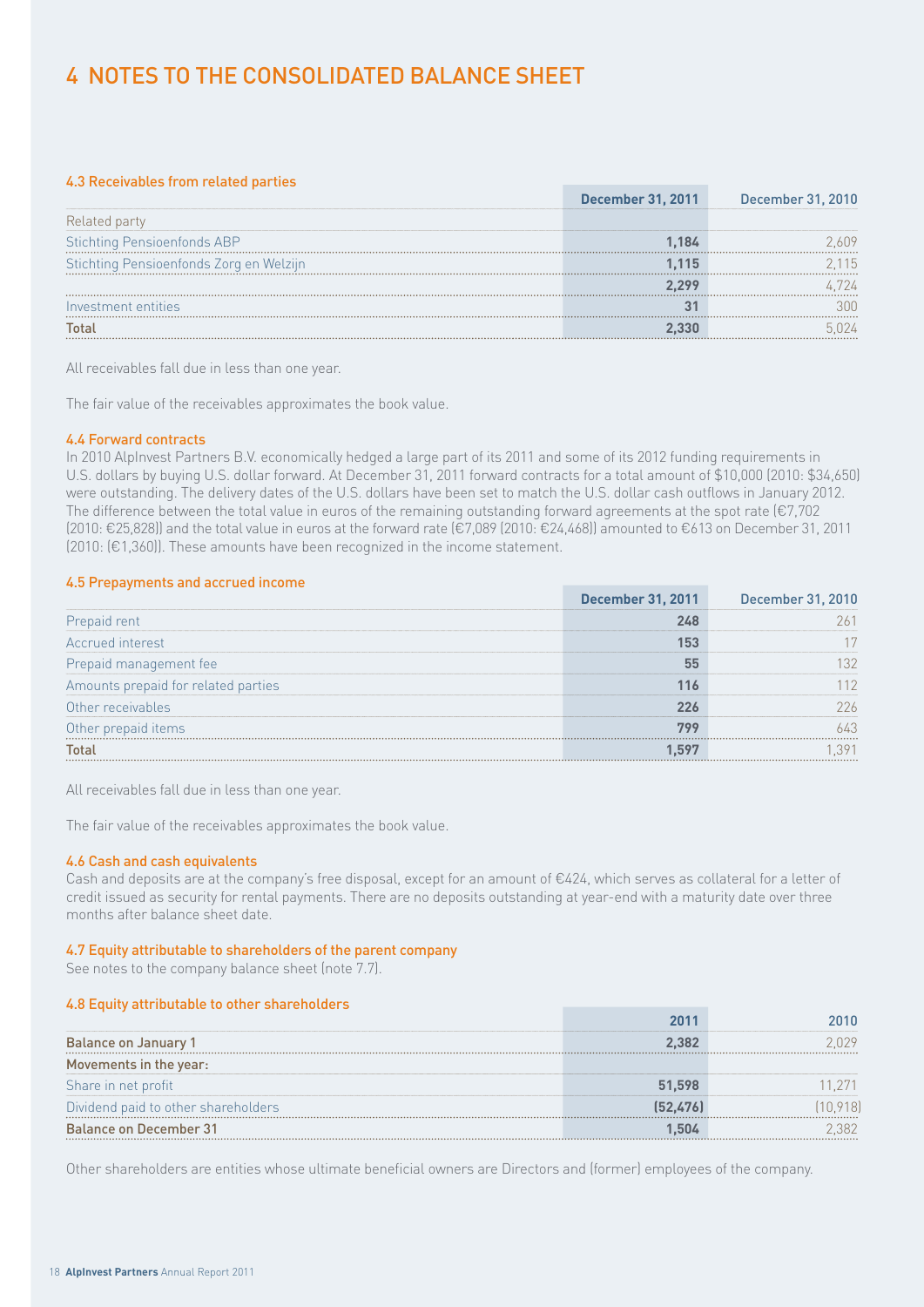## 4.9 Provisions for pensions and other long-term employee benefits

AlpInvest Partners B.V. has several pension plans in effect which are partly defined benefit and partly defined contribution plans.

|                                                                                   | <b>Provision for</b><br>jubilee | Provision<br>for pension<br>obligations | <b>Total</b> |
|-----------------------------------------------------------------------------------|---------------------------------|-----------------------------------------|--------------|
| Balance on January 1, 2011                                                        |                                 | 274                                     |              |
| Cost in income statement (incl. administration cost)                              | $b^{\dagger}$                   | 1.857                                   | .908         |
| Provision for unfunded pension benefits                                           |                                 | 295                                     | 295          |
| Paid during the year                                                              |                                 |                                         | 161          |
| Amounts paid to the insurance company in respect<br>of the defined benefit scheme |                                 | [3.265]                                 | 13 2651      |
| Balance on December 31, 2011                                                      |                                 | 8391)                                   | 6971         |

Of the provisions, €142 qualifies as long term (i.e. in effect for more than one year).

The company has a guaranteed insurance contract. The assets of the scheme have been allocated 70% to bonds and 30% to equities and are managed by the applicable insurance company. Pensions and deferred pension rights of former employees can be increased yearly with a percentage to be determined by the employer. As at December 31, 2011 there were no outstanding obligations to finance any increases.

For the valuation of the jubilee provision the following actuarial assumptions have been used:

| Discount rate year-end       | 6.10%    | 5.60%   |
|------------------------------|----------|---------|
| General increase in salaries | $2.00\%$ | $.00\%$ |

### 4.10 Other short-term liabilities

|                                           | <b>December 31, 2011</b> | December 31, 2010 |
|-------------------------------------------|--------------------------|-------------------|
| Personnel-related items                   | 20,378                   | 17,981            |
| Deferred compensation                     |                          | 9,040             |
| Holiday-leave provision                   | 698                      | 534               |
| Accrued expenses                          | 1.038                    | .366              |
| Rent                                      | 562                      | 245               |
| Directors' fee payable to related parties | 98                       | 184               |
| Amounts received in escrow                | 203                      |                   |
| <b>Total</b>                              | 22.977                   | 29.350            |

All current liabilities fall due in less than one year. For the 2010 specifications €30 was moved from deferred compensation to personnel-related items for comparative reasons.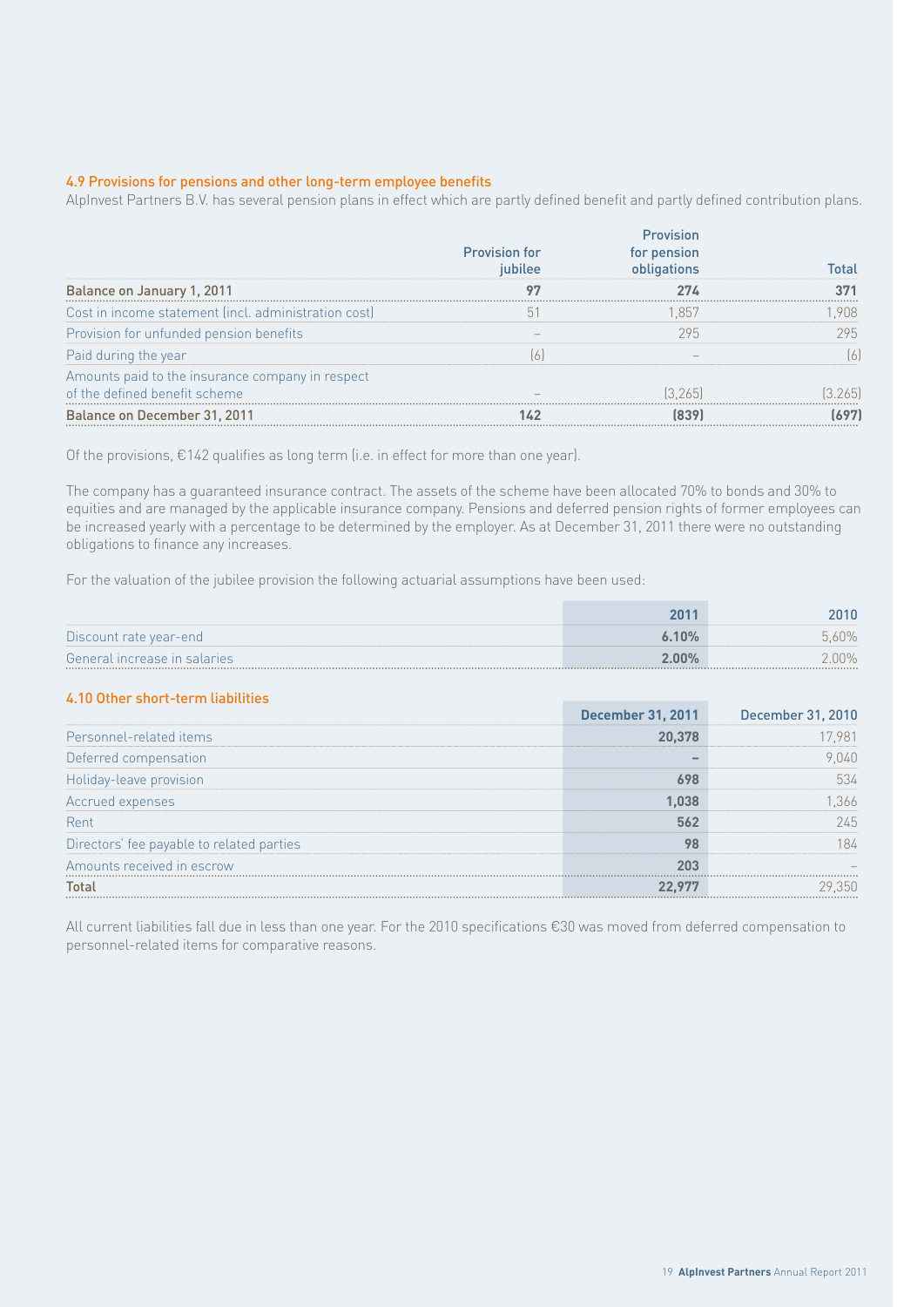## 4 Notes to the consolidated balance sheet

## 4.11 Off-balance sheet commitments and contingencies

#### Multi-year financial obligations

Rental obligations amount to €2,624 per annum (2010: €3,630). The leases expire on different dates between July 31, 2012 and January 11, 2016. A letter of credit for a maximum amount of \$551 was issued in favor of the landlord of one of the office spaces, which expires ultimately on March 31, 2016.

The monthly obligations for car leases amount to €21 (2010: €17). These contracts have an average remaining life of 26 months  $(2010: 24$  months). The aggregate liability resulting from these contracts amounts to  $\epsilon$ 512.

The monthly obligations for copiers amount to €14 (2010: €13). The contracts have an average remaining life of 31 months (2010: 40 months).

The monthly obligation for Bloomberg terminals amount to €6 (2010: €6). The contracts, which expire in 2012, will be automatically renewed for a period of two years.

The monthly obligation for an ICT service contract amounts to €20 (2010: €40). The contract expires January 31, 2015, but can be ended at any time during that period taking into account a notice period of three months.

## Guarantees

A bank has issued a guarantee on behalf of AlpInvest Partners Inc. in favor of the landlord of certain premises leased for a total amount of \$551. The guarantee expires ultimately on March 31, 2016.

#### Liability as general partner

Reference is made to note 7.3.

#### Tax group liability

The company forms an income tax group with a small number of group companies. Under the standard conditions, the members of the tax group are jointly and severally liable for any taxes payable by the group.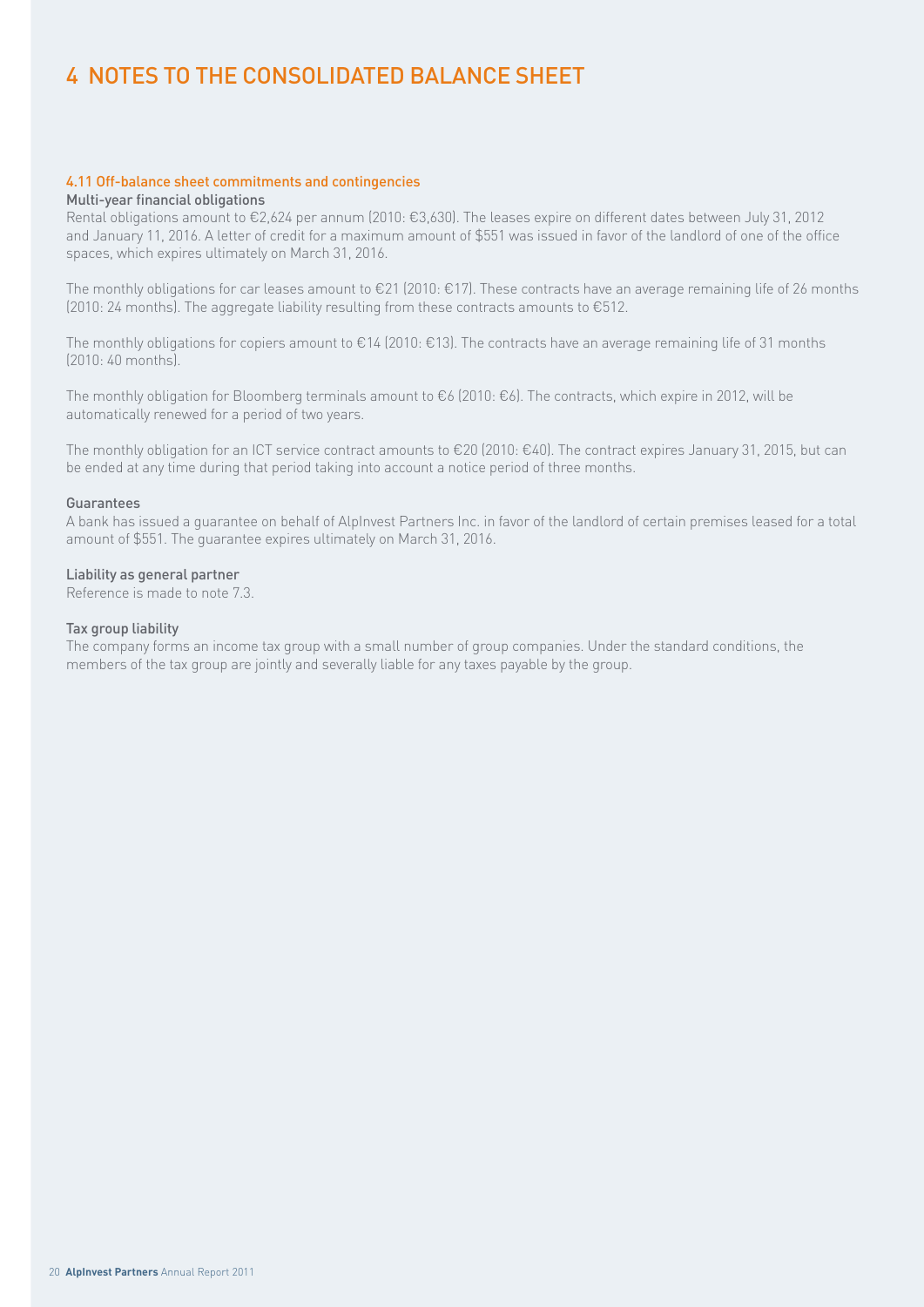## 5 Notes to the consolidated income statement

#### 5.1 Net revenue

Net revenue mainly consists of management fees and carried interest income derived from investors in The Netherlands.

|                                         | 201     |        |
|-----------------------------------------|---------|--------|
| Related parties                         |         |        |
| <b>Stichting Pensioenfonds ABP</b>      | 69,111  | 49,087 |
| Stichting Pensioenfonds Zorg en Welzijn | 53,668  | 32,189 |
| APG Algemene Pensioen Groep N.V.        | 14.387  | 19.170 |
| PGGM Vermogensbeheer B.V.               | 7.800   | .807   |
|                                         | 144.966 | 02,253 |
| (Ither                                  | 3.386   | ን 571  |
| Total                                   | 148.352 | 04 824 |

### 5.2 Personnel expenses and social security expenses

|                                                       | 2011   | 2010   |
|-------------------------------------------------------|--------|--------|
| Salaries and wages                                    | 40.764 | 38,952 |
| Pension charges                                       | 3.038  | 2,478  |
| Other personnel expenses                              | 2.735  | 2.978  |
| Total personnel expenses                              | 46.537 | 44.408 |
| Social security expenses                              | 1.392  | 1.340  |
| Total personnel expenses and social security expenses | 47.929 | 45.748 |

## 5.3 Depreciation

| Tangible fixed assets        | 780 |
|------------------------------|-----|
| Result on disposal of assets |     |
| Total                        | ายด |

## 5.4 Administrative expenses

|                                    | 2011   | 2010  |
|------------------------------------|--------|-------|
| Rent and office-related expenses   | 3,075  | 2,836 |
| ICT and communication expenses     | 1,987  | 1,956 |
| Travel and related expenses        | 1.867  | 1,689 |
| Audit of the financial statements* | 198    | 163   |
| Other audit procedures*            | 283    | 270   |
| Tax services from audit firms*     | 159    | 76    |
| Other advisory services            | 1,687  | 2,187 |
| Other expenses                     | 3.487  | 2.946 |
| <b>Total</b>                       | 12.743 | 2.123 |

\* The \* marked fees listed above relate to procedures applied to the company and its consolidated group entities by accounting firms and external auditors as referred to in Section 1(1) of the Dutch Accounting Firms Oversight Act (Dutch acronym: Wta), as well as by Dutch and foreign-based accounting firms, including their tax services and advisory groups. These amounts relate to services rendered by Ernst & Young Accountants LLP and other Ernst & Young network firms as well as services rendered by PwC Netherlands N.V. and other PwC network firms.

## 5.5 Interest and other financial income

| Related parties          |      |
|--------------------------|------|
| Other                    |      |
| Result forward contracts | .450 |
| Total                    | .007 |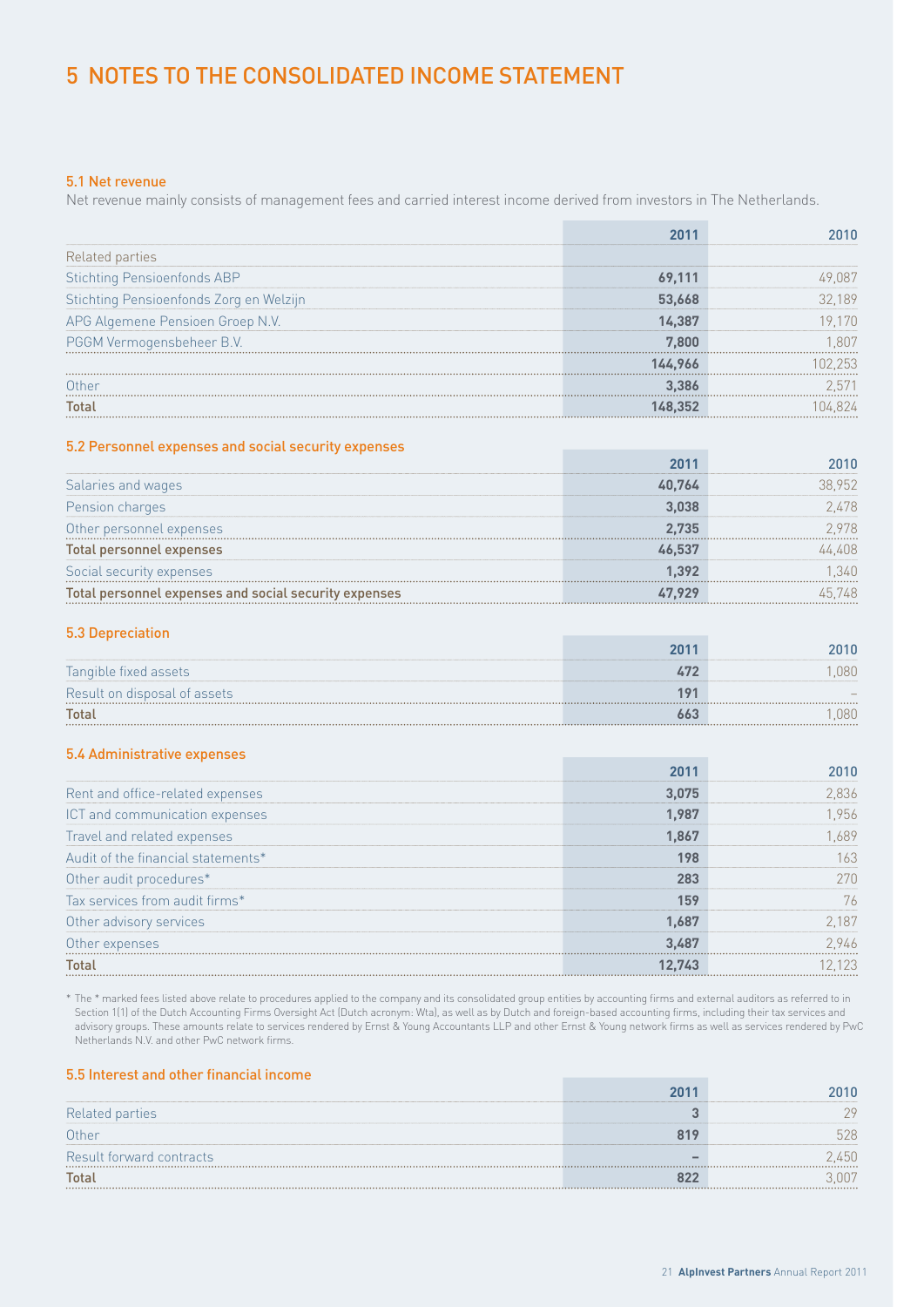## 5 Notes to the consolidated income statement

#### 5.6 Interest and other financial expense

|                          |         | 2010 |
|--------------------------|---------|------|
| Interest expense         |         | 1521 |
| Result forward contracts |         |      |
| Currency results         | (1.187) | 90)  |
| <b>Total</b>             | (1.298) |      |

#### 5.7 Corporate income tax

The total tax charge for the year amounts to €13,938 (2010: €12,372), which to a large extent is related to Dutch fiscal entities and the U.S. subsidiary. The overall effective tax rate in 2011 is 16.4% (2010: 26.4%). The statutory tax rate in The Netherlands is 25% (2010: 25.5%). The difference between the effective tax rate and the statutory tax rate in 2011 is mainly due to the fact that part of the income is not subject to income tax as it falls under the participation exemption, as well as to the different statutory rates for AlpInvest Partners Inc., AlpInvest Partners Ltd and AlpInvest Partners UK Limited.

## 5.8 Share third parties

|                     | 2011     | 2010 |
|---------------------|----------|------|
| Share third parties | [51.598] |      |

This amount represents the share in the profit of holders of certificates of shares other than the company in some of the entities that are part of the consolidation (see note 7.3). These other shareholders are entities whose ultimate beneficial owners are Directors and (former) employees of the company and its subsidiaries.

## 6 Supplementary information consolidated financial statements

| 6.1 Employees                    |      |      |
|----------------------------------|------|------|
|                                  | 101' | 2010 |
| Average number of FTE            | 115  |      |
| Of which outside The Netherlands |      |      |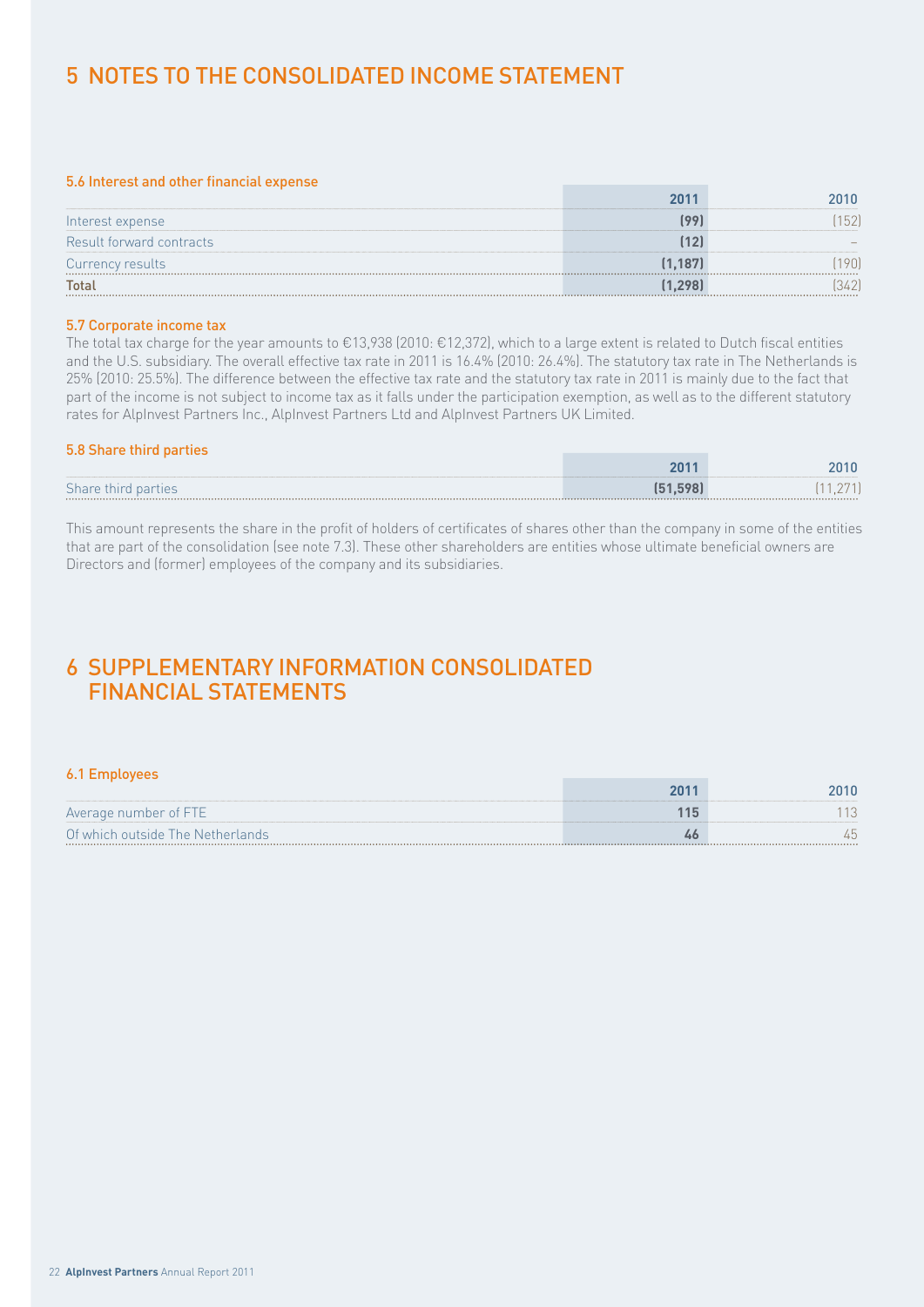# **company financial Statements**

| COMPANY BALANCE SHEET                                       | 24. |
|-------------------------------------------------------------|-----|
| COMPANY INCOME STATEMENT                                    | 26  |
| 7 NOTES TO THE COMPANY BALANCE SHEET                        | 27  |
| 8 SUPPLEMENTARY INFORMATION<br>COMPANY FINANCIAL STATEMENTS | 32. |
| OTHER INFORMATION                                           | 33  |
| INDEPENDENT AUDITOR'S REPORT                                | 2/  |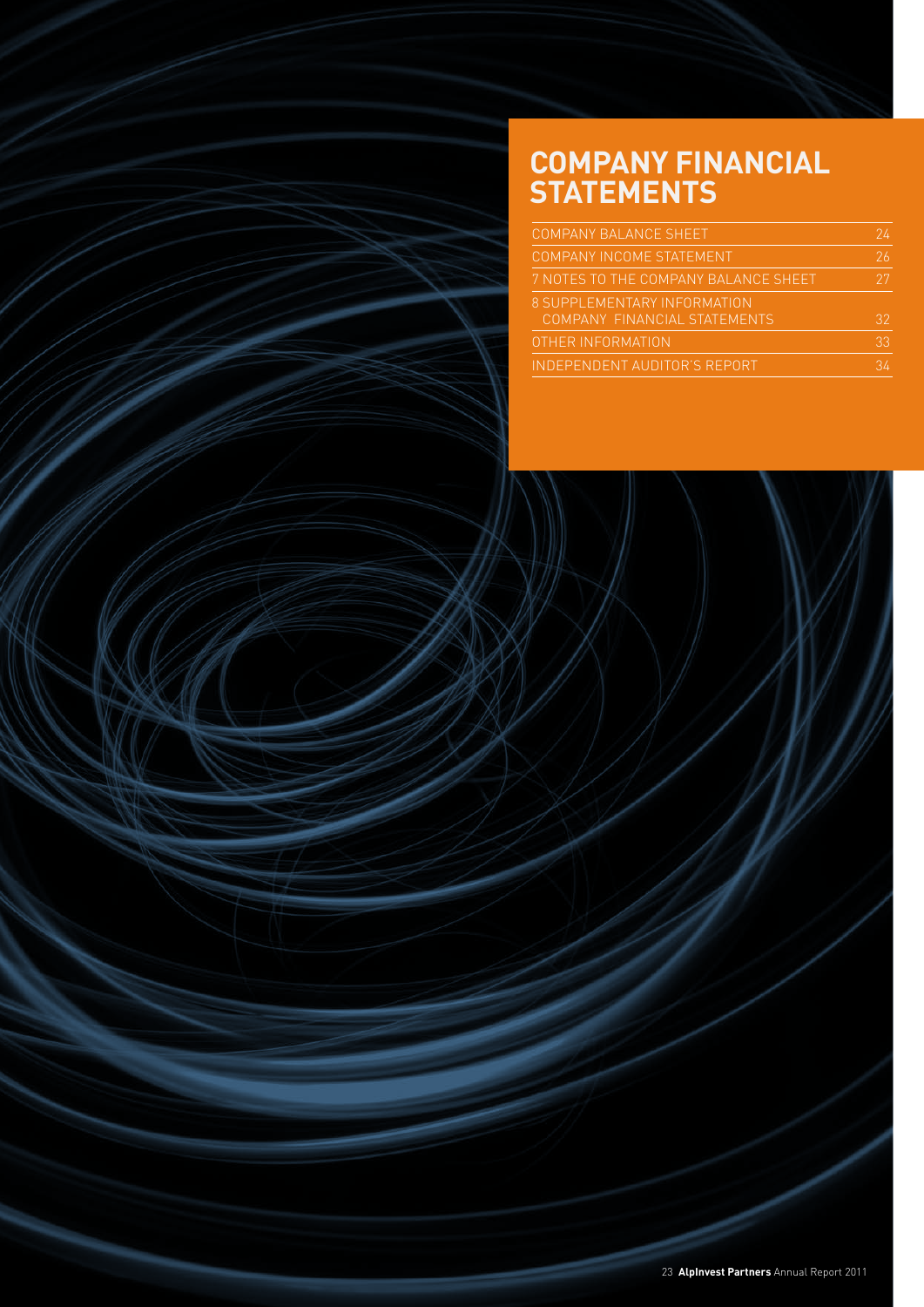## Company balance sheet

(before proposed profit appropriation)

| € thousands                                   | <b>December 31, 2011</b> | December 31, 2010 |
|-----------------------------------------------|--------------------------|-------------------|
|                                               |                          |                   |
| <b>ASSETS</b>                                 |                          |                   |
| <b>Fixed assets</b>                           |                          |                   |
| Tangible fixed assets <sup>7.2</sup>          |                          |                   |
| Other fixed assets                            | 789                      | 652               |
| Financial fixed assets <sup>7.3</sup>         |                          |                   |
| Participation in group companies              | 14,192                   | 12,799            |
|                                               | 14,981                   | 13,451            |
| <b>Current assets</b>                         |                          |                   |
| Accounts receivable                           |                          |                   |
| Receivables                                   | 115                      | 227               |
| Receivables from group companies              | 36                       | 27                |
| Receivables from related parties              | 25                       | $\overline{2}$    |
| Forward contracts <sup>7.4</sup>              | 613                      | 1,360             |
| Pensions                                      | 839                      |                   |
| Prepayments and accrued income <sup>7.5</sup> | 1,245                    | 1,024             |
|                                               | 2,873                    | 2,640             |
| Cash and cash equivalents <sup>7.6</sup>      |                          |                   |
|                                               |                          |                   |
| Call and short-term deposits                  | 50,708                   | 102,786           |
| Cash                                          | 133                      | 8                 |
|                                               | 50,841                   | 102,794           |
| <b>Total assets</b>                           | 68,695                   | 118,885           |
|                                               |                          |                   |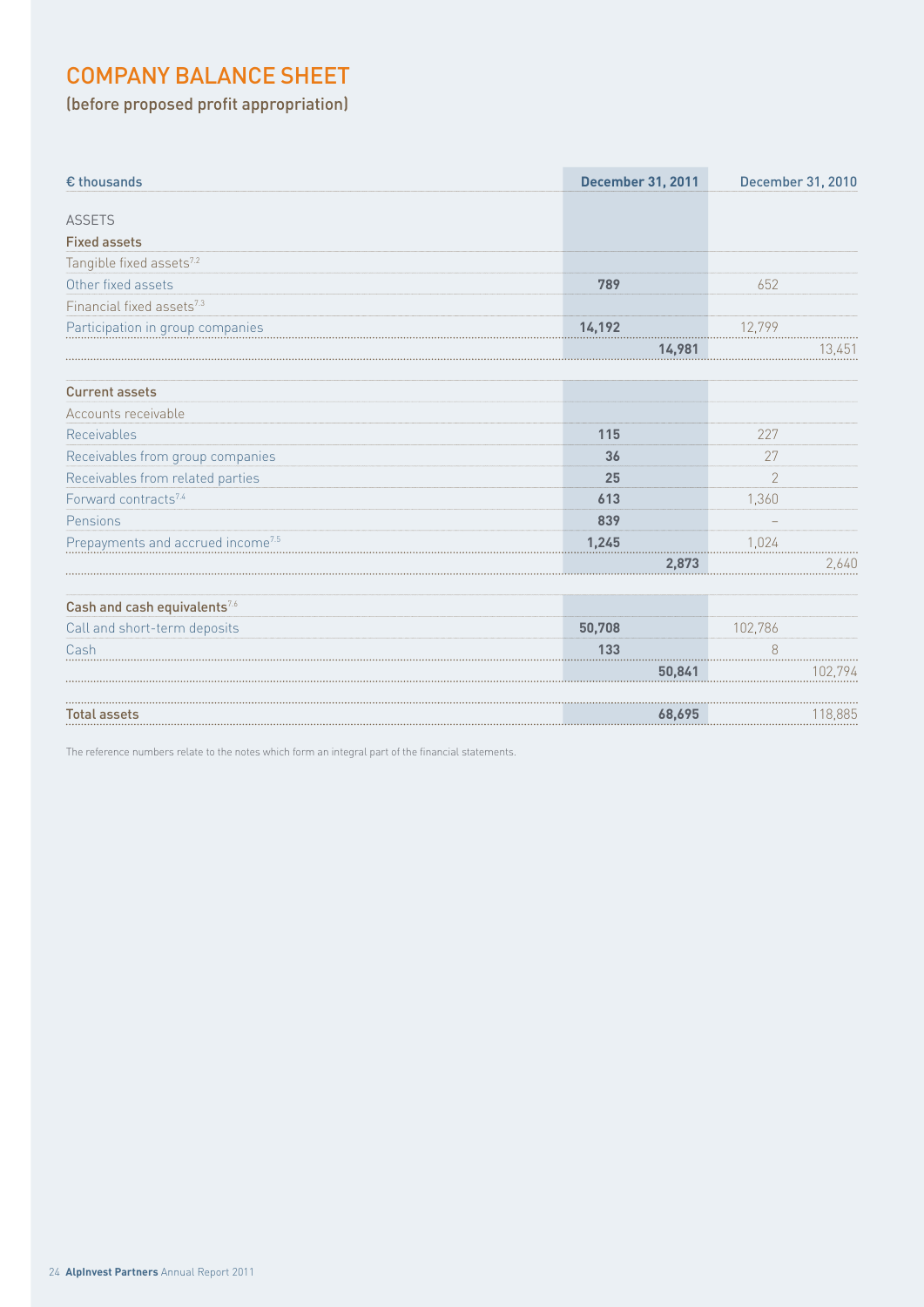## Company balance sheet

(before proposed profit appropriation)

| $\epsilon$ thousands                        | <b>December 31, 2011</b> | December 31, 2010 |
|---------------------------------------------|--------------------------|-------------------|
| <b>LIABILITIES AND EQUITY</b>               |                          |                   |
| Shareholders' equity <sup>7.7</sup>         |                          |                   |
| Share capital                               | 4,000                    | 4,000             |
| Reserve for currency exchange differences   | 982                      | 542               |
| Legal reserve                               |                          | 153               |
| Other reserves                              | 954                      | 48,459            |
| Profit for the year                         | 19,517                   | 23,275            |
| Total shareholders' equity                  | 25,453                   | 76,429            |
| Provisions                                  |                          |                   |
| Pensions                                    |                          | 274               |
| Other long-term employee benefits           | 142                      | 97                |
| <b>Current liabilities</b>                  |                          |                   |
| Creditors                                   | 671                      | 344               |
| Payable to group companies                  | 22,852                   | 17,579            |
| Payable to related parties                  | 2,700                    |                   |
| Corporate income tax liabilities            | 5,378                    | 3,974             |
| Other tax and social security payables      | 520                      | 620               |
| Other short-term liabilities <sup>7.8</sup> | 10,979                   | 19,568            |
|                                             | 43,100                   | 42,085            |
| <b>Total liabilities and equity</b>         | 68,695                   | 118,885           |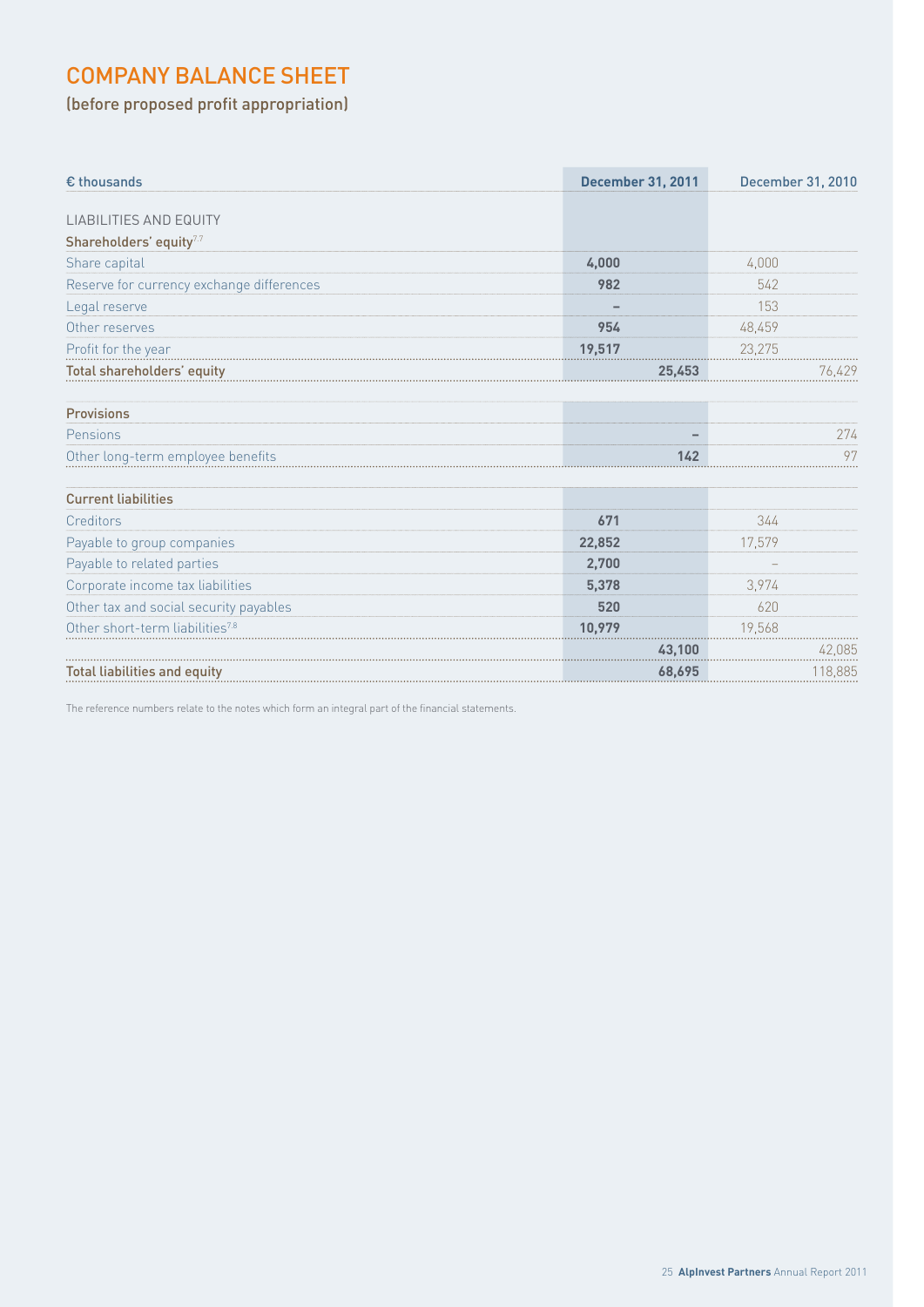## Company income statement

| $\epsilon$ thousands                          | 2011   | 2በ1በ  |
|-----------------------------------------------|--------|-------|
| Income from participating interests after tax | 10.591 | 852   |
| Other results after tax                       | 8.926  | 3.423 |
| Net profit                                    | 19.517 | 3.275 |

Presented in accordance with the provisions of article 402, Book 2, of the Dutch Civil Code.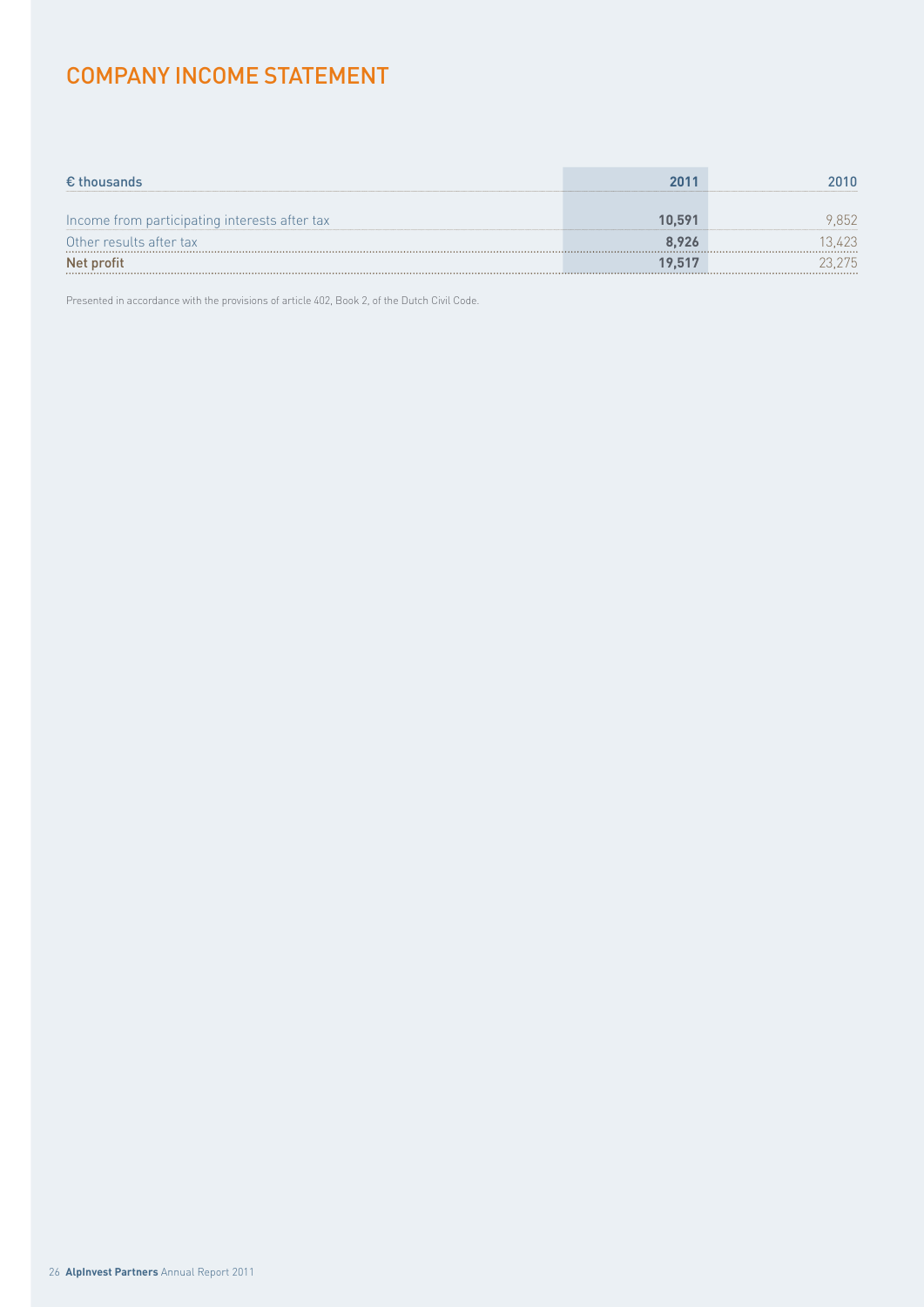## 7.1 General

The company financial statements have been prepared in accordance with the statutory provisions of Part 9, Book 2, of the Netherlands Civil Code and the firm pronouncements in the Guidelines for Annual Reporting in The Netherlands as issued by the Dutch Accounting Standards Board.

The accounting policies for the company financial statements and the consolidated financial statements are the same. For the accounting policies for the company balance sheet and income statement, reference is made to the notes to the consolidated balance sheet and income statement in Chapters 1 and 2.

Group companies are stated at net asset value in accordance with paragraph 1.4 to the consolidated financial statements.

#### 7.2 Tangible fixed assets

|                                       |                  | <b>Furniture and</b> |                     |         |
|---------------------------------------|------------------|----------------------|---------------------|---------|
|                                       | <b>Computers</b> | other office         | Leasehold           |         |
| <b>Tangible fixed assets</b>          | and software     | equipment            | <i>improvements</i> | Total   |
| Balance on January 1, 2011            |                  |                      |                     |         |
| Cost                                  | 5,603            | 871                  | 860                 | 7,334   |
| Accumulated depreciation              | (5, 252)         | [665]                | (765)               | (6,682) |
| <b>Book value</b>                     | 351              | 206                  | 95                  | 652     |
| <b>Movements in 2011</b>              |                  |                      |                     |         |
| <b>Additions</b>                      | 449              | 30                   | 10                  | 489     |
| <b>Disposals</b>                      | [28]             | 7                    |                     | (35)    |
| Depreciation                          | [204]            | (90)                 | (57)                | (351)   |
| Accumulated depreciation on disposals | 28               |                      |                     | 34      |
|                                       | 245              | [61]                 | 147                 |         |
| Balance on December 31, 2011          |                  |                      |                     |         |
| Cost                                  | 6,024            | 894                  | 870                 | 7,788   |
| Accumulated depreciation              | [5,428]          | [749]                | [822]               | (6,999) |
| <b>Book value</b>                     | 596              | 145                  | 48                  | 789     |
|                                       |                  |                      |                     |         |

Tangible fixed assets are depreciated over a period ranging from three to five years.

### 7.3 Financial fixed assets

|                                        | <b>Group companies and</b> |
|----------------------------------------|----------------------------|
|                                        | participating interest     |
| Balance on January 1, 2011             |                            |
| Book value                             | 12.799                     |
| <b>Movements in 2011</b>               |                            |
| Investments                            | 197                        |
| <b>Disposals</b>                       |                            |
| FX-translation participating interests | 440                        |
| Income from participating interests    | 10,591                     |
| Dividend paid                          | [9.835]                    |
|                                        | 1.393                      |
| Balance on December 31, 2011           |                            |
| <b>Book value</b>                      | 14.192                     |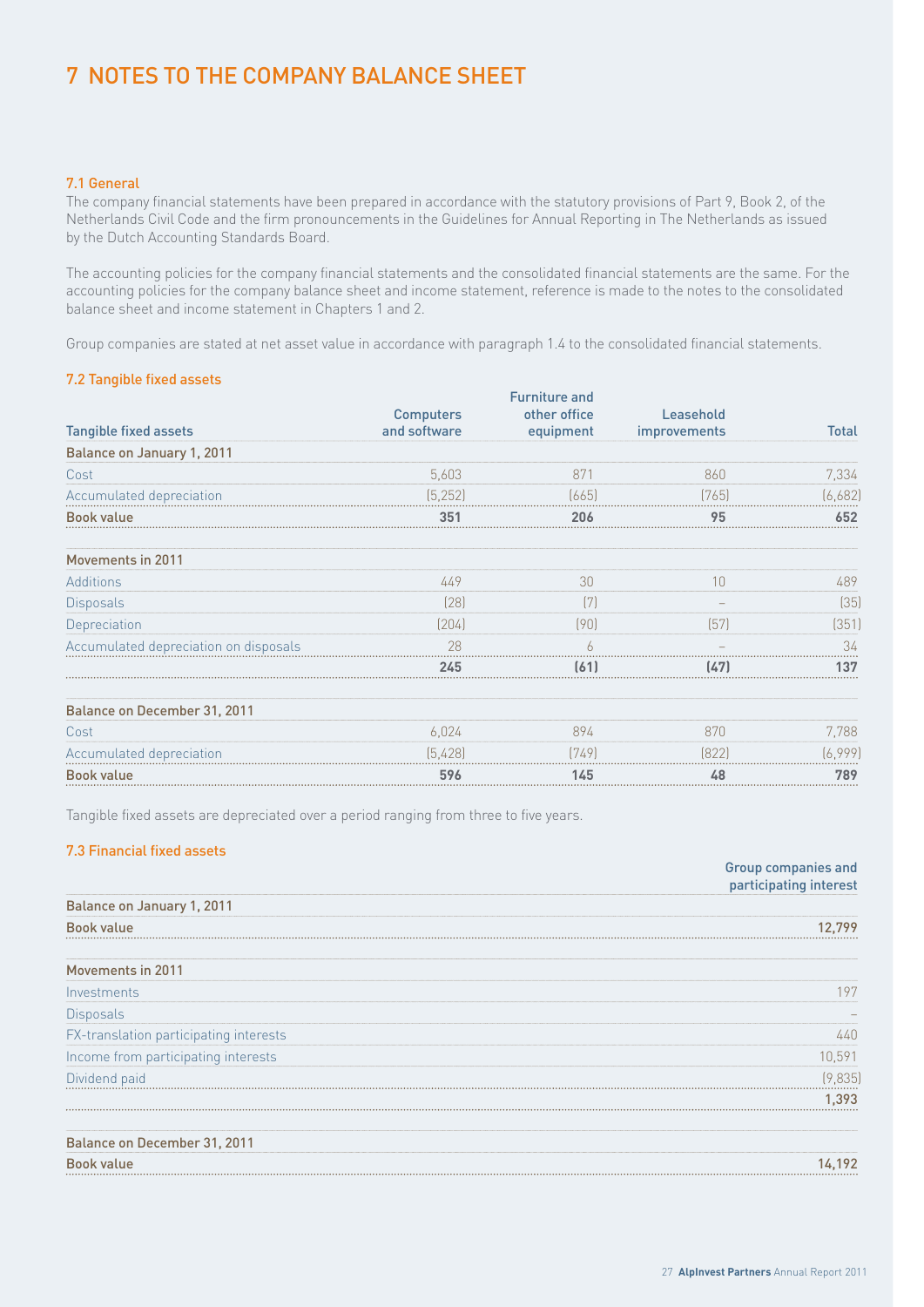As at December 31, 2010, AlpInvest Partners N.V. had interests in the following companies:

| Name of company                                                        | Registered<br>office | % ownership                                | <b>Core activities</b>                                                                                                                                                                                          |
|------------------------------------------------------------------------|----------------------|--------------------------------------------|-----------------------------------------------------------------------------------------------------------------------------------------------------------------------------------------------------------------|
| AlpInvest Holdings, Inc.                                               | New York             | 100                                        | Advisory and management services                                                                                                                                                                                |
| AlpInvest Partners Inc.                                                | New York             | 100 through<br>AlpInvest<br>Holdings, Inc. | Advisory and management services                                                                                                                                                                                |
| AlpInvest Partners Ltd                                                 | Hong Kong            | 100                                        | Advisory and management services                                                                                                                                                                                |
| AlpInvest Partners UK Limited                                          | London               | 100                                        | Advisory and management services                                                                                                                                                                                |
| AlpInvest Partners Later Stage<br>Co-Investments Custodian II B.V.     | Amsterdam            | 100                                        | Acts as custodian of AlpInvest Partners<br>Later Stage Co-Investments II C.V.                                                                                                                                   |
| AlpInvest Partners Later Stage<br>Co-Investments Custodian IIA B.V.    | Amsterdam            | 100                                        | Acts as custodian of AlpInvest Partners<br>Later Stage Co-Investments IIA C.V.                                                                                                                                  |
| AlpInvest Partners Fund of Funds<br>Custodian IIA B.V.                 | Amsterdam            | 100                                        | Acts as custodian of AlpInvest Partners<br>Fund of Funds IIA C.V.                                                                                                                                               |
| Alpinvest Private Equity Partners B.V.**                               | Amsterdam            | 100                                        | Acts as general partner of AlpInvest Private<br>Equity Fund C.V. and does everything in<br>connection therewith or ancillary thereto                                                                            |
| Betacom XLII B.V.                                                      | Amsterdam            | 100                                        | Acts as limited partner of AlpInvest Partners<br>Later Stage Co-Investments II C.V.                                                                                                                             |
| AlpInvest Partners Later Stage Co-<br>Investments II C.V.              | Amsterdam            | 0.99 through<br>Betacom XLII B.V.          | Provides risk-bearing capital in any form<br>to existing and new enterprises                                                                                                                                    |
| Betacom XLV B.V.**                                                     | Amsterdam            | 100                                        | Enters into and acts as general partner of<br>limited partnerships which aim at making<br>investments and acting as limited partner<br>in limited partnerships                                                  |
| Betacom Beheer 2004 B.V.**                                             | Amsterdam            | 100                                        | Manages limited partnerships                                                                                                                                                                                    |
| <b>AlpInvest Partners Direct</b><br>Investments B.V.**                 | Amsterdam            | 40.90*                                     | Holding company                                                                                                                                                                                                 |
| <b>AlpInvest Partners</b><br>Co-Investments B.V.**                     | Amsterdam            | $56.22*$                                   | Holding company                                                                                                                                                                                                 |
| AlpInvest Partners Direct Secondary<br>Investments B.V.                | Amsterdam            | 56.93*                                     | Acts as adviser and intermediary of<br>investors in relation to the investment in<br>funds in general, and in particular in relation<br>to making investments and divestments in<br>private equity funds        |
| Alpinvest Partners Fund<br>Investments B.V.**                          | Amsterdam            | $64.27*$                                   | Acts as adviser and intermediary of<br>investors in relation to the investment in<br>funds in general, and in particular in relation<br>to the making of investments and<br>divestments in private equity funds |
| AlpInvest Partners Later Stage<br>Co-Investments Management II B.V.**  | Amsterdam            | 45.90*                                     | Acts as general partner of AlpInvest<br>Partners Later Stage Co-Investments II C.V.                                                                                                                             |
| AlpInvest Partners Later Stage<br>Co-Investments Management IIA B.V.** | Amsterdam            | $100*$                                     | Acts as general partner of AlpInvest<br>Partners Later Stage Co-Investments IIA<br>C.V. and holding and financing company                                                                                       |
| AlpInvest Partners Fund of Funds<br>Management IIA B.V.**              | Amsterdam            | $100*$                                     | Acts as general partner of AlpInvest<br>Partners Fund of Funds IIA C.V., holding<br>and financing company                                                                                                       |
| AlpInvest Partners European Mezzanine   Amsterdam<br>Investments B.V.  |                      | $100*$                                     | Makes mezzanine investments and<br>performs all direct and indirect activities<br>in connection therewith                                                                                                       |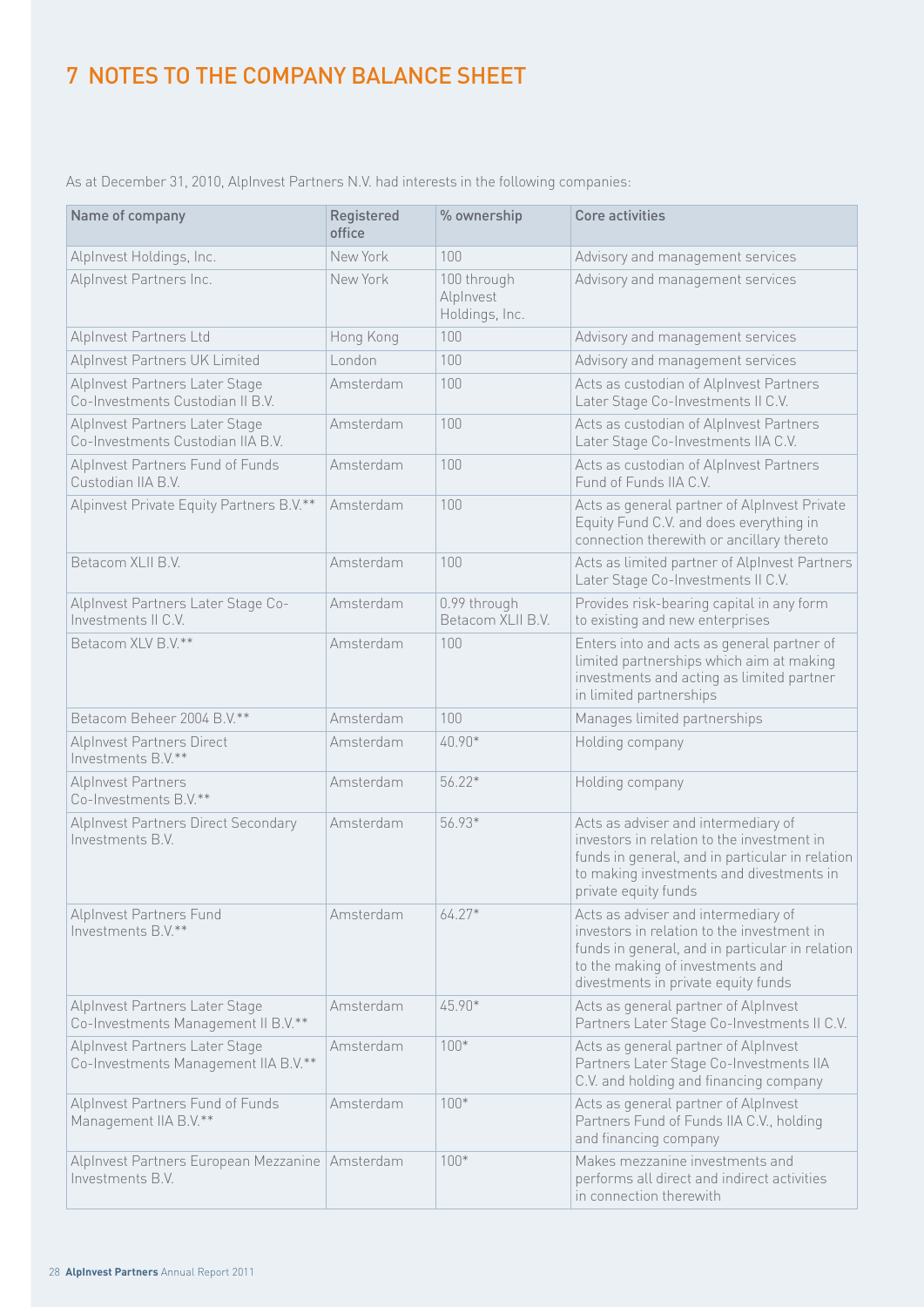| Name of company                                                     | Registered<br>office            | % ownership                                           | <b>Core activities</b>                                                                                                                                                                   |
|---------------------------------------------------------------------|---------------------------------|-------------------------------------------------------|------------------------------------------------------------------------------------------------------------------------------------------------------------------------------------------|
| AlpInvest Partners U.S. Mezzanine<br>Investments B.V.**             | Amsterdam                       | $62.90*$                                              | Makes investments in general and in<br>particular investments and divestments in<br>mezzanine funds, and everything ancillary<br>thereto                                                 |
| AlpInvest Partners Direct Investments<br>2003 B.V.**                | Amsterdam                       | $\bigcap^*$                                           | Holding and financing company                                                                                                                                                            |
| AlpInvest Partners Fund Investments<br>2003 B.V.**                  | Amsterdam                       | 28.76*                                                | Acts as adviser and intermediary of<br>investors and in relation to the investment in<br>funds in general and especially in relation to<br>making investments in private equity funds    |
| AlpInvest Partners 2003 B.V.**                                      | Amsterdam                       | 28.76*                                                | Holding and financing company                                                                                                                                                            |
| AlpInvest Partners Mezzanine<br>Investments 2005/2006 B.V.          | Amsterdam                       | $100*$                                                | Invests funds, including making investments<br>and divestments in mezzanine funds and<br>everything directly or indirectly related, as<br>well as provides financial (advisory) services |
| AlpInvest Partners Fund Investments<br>2006 B.V.**                  | Amsterdam                       | $100*$                                                | Acts as general partner of one or more<br>limited partnership(s)                                                                                                                         |
| AlpInvest Partners 2006 B.V.**                                      | Amsterdam                       | $100*$                                                | Holding and financing company                                                                                                                                                            |
| AlpInvest Partners Beheer 2006 B.V.**                               | Amsterdam                       | 100                                                   | Incorporates, participates in (in any form),<br>manages, supervises and/or finances<br>enterprises, companies and partnerships                                                           |
| AlpInvest Beheer 2006 Ltd**                                         | Grand Cayman,<br>Cayman Islands | 100 through<br>AlpInvest Partners<br>Beheer 2006 B.V. | Acts as general partner of AlpInvest<br>Partners Beheer 2006 LP                                                                                                                          |
| AlpInvest Partners Mezzanine<br>Investments 2007/2009 B.V.**        | Amsterdam                       | $100*$                                                | Holding and financing company                                                                                                                                                            |
| AlpInvest Partners Clean Technology<br>Investments 2007-2009 B.V.** | Amsterdam                       | 100*                                                  | Acts as general partner of one or more<br>limited partnerships and holding companies                                                                                                     |
| AlpInvest Partners 2008 B.V.**                                      | Amsterdam                       | 100*                                                  | Holding and participation company                                                                                                                                                        |
| AlpInvest Partners 2009 B.V.**                                      | Amsterdam                       | 100                                                   | Acts as general partner of one or more<br>limited partnership(s)                                                                                                                         |
| AlpInvest Partners Fund Investments<br>2009 B.V.**                  | Amsterdam                       | 100                                                   | Acts as general partner of one or more<br>limited partnership(s)                                                                                                                         |
| AlpInvest Partners Clean Technology<br>Investments 2010-2011 B.V.** | Amsterdam                       | 100                                                   | Acts as general partner of one or more<br>limited partnerships and holding companies                                                                                                     |
| AlpInvest Partners 2011 B.V.**                                      | Amsterdam                       | 100                                                   | Acts as general partner of one or more<br>limited partnerships and holding companies                                                                                                     |
| AlpInvest Partners Fund Investments<br>2011 B.V.**                  | Amsterdam                       | 100                                                   | Acts as general partner of one or more<br>limited partnership(s)                                                                                                                         |
| AlpInvest Partners 2012   B.V.                                      | Amsterdam                       | 100                                                   | Acts as general partner for one or more<br>limited partnership(s)                                                                                                                        |
| AlpInvest Partners 2012 II B.V.                                     | Amsterdam                       | 100                                                   | Acts as general partner of one or more<br>limited partnership(s)                                                                                                                         |
| AlpInvest Partners Fund Investments<br>2012   B.V.                  | Amsterdam                       | 100                                                   | Acts as general partner for one or more<br>limited partnership(s)                                                                                                                        |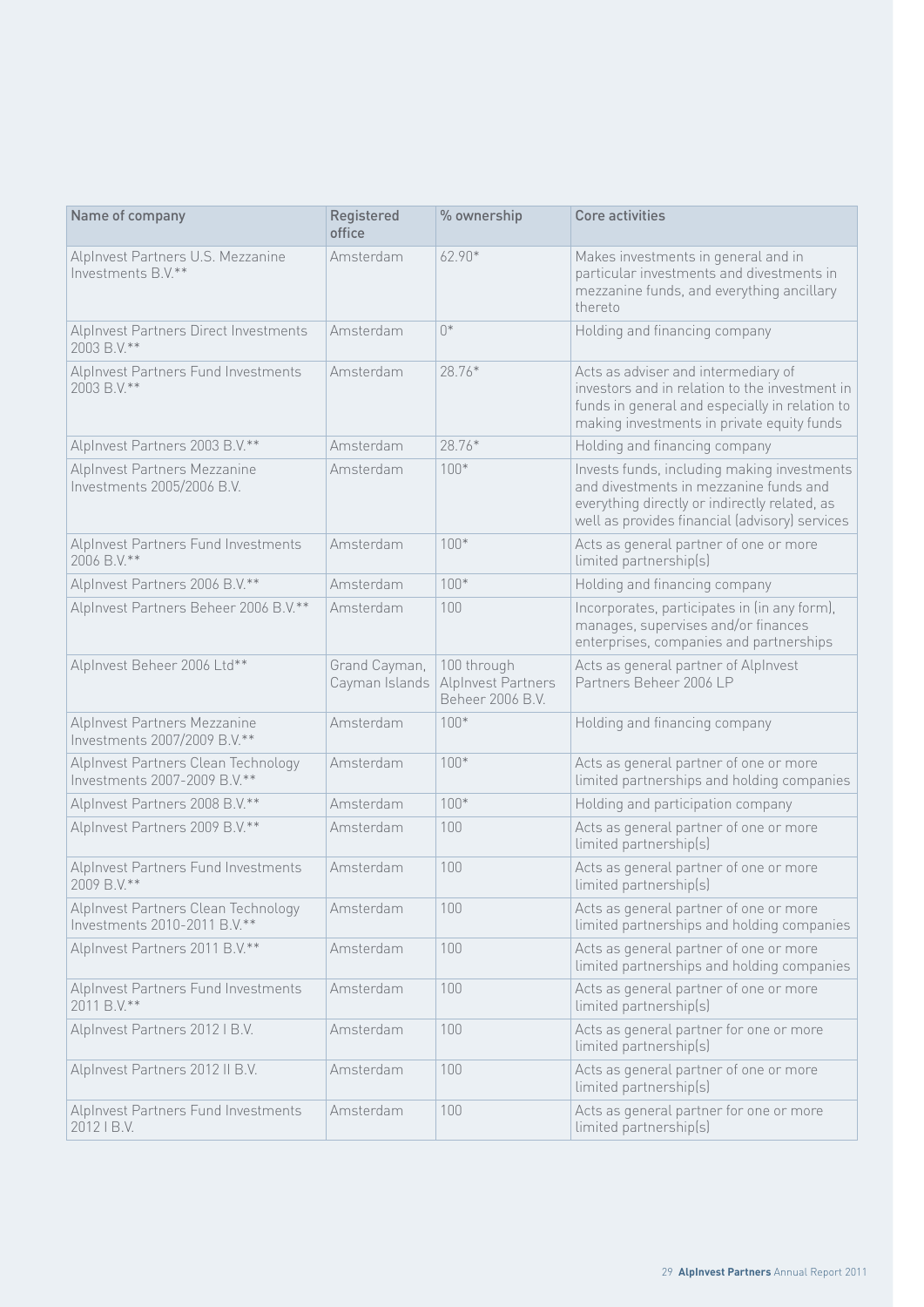| Name of company                                                | Registered<br>office                     | % ownership                                                  | Core activities                                                              |
|----------------------------------------------------------------|------------------------------------------|--------------------------------------------------------------|------------------------------------------------------------------------------|
| AlpInvest Partners Fund Investments<br>2012 II B V             | Amsterdam                                | 100                                                          | Acts as general partner for one or more<br>limited partnership(s)            |
| AlpInvest Partners Mezzanine 2012-<br>2014 B.V.                | Amsterdam                                | 100                                                          | Acts as general partner for one or more<br>limited partnership(s)            |
| AlpInvest Mich B.V.                                            | Amsterdam                                | 100                                                          | Acts as general partner for one or more<br>limited partnership(s)            |
| AlpInvest United B.V.                                          | Amsterdam                                | 100                                                          | Acts as general partner for one or more<br>limited partnership(s)            |
| Oeral Investments B.V.                                         | Zeist                                    | 100                                                          | Holding company                                                              |
| AP Private Equity Investments I B.V.                           | Amsterdam                                | 100 through Oeral<br>Investments B.V.                        | Management and financing services                                            |
| AP Private Equity Investments III B.V.                         | Amsterdam                                | 100 through Oeral<br>Investments B.V.                        | Management and financing services                                            |
| Greenbird Support Services B.V.                                | Amsterdam                                | 100                                                          | Management and financing services                                            |
| Newton Support Services B.V.                                   | Amsterdam                                | 100                                                          | Management and financing services                                            |
| <b>Stichting Project Greenbird</b>                             | Amsterdam                                | Managed through<br><b>Greenbird Support</b><br>Services B.V. | Act as sale process agent for the exit of Raet                               |
| <b>Stichting Project Newton</b>                                | Amsterdam                                | Managed through<br>Newton Support<br>Services BV             | Act as sale process agent for the exit of<br>Nucletron                       |
| <b>AMC 2012 Ltd</b>                                            | Grand Cayman,<br>Cayman Islands          | 100 of management<br>shares                                  | Provides risk-bearing capital in any form<br>to existing and new enterprises |
| AMC 2012 Holdings Ltd                                          | Grand Cayman,<br>Cayman Islands   shares | 100 of management                                            | Provides risk-bearing capital in any form<br>to existing and new enterprises |
| <b>AlpInvest Partners Secondary</b><br>Investments 2012   C.V. | Amsterdam                                | 0.108 through AMC<br>2012 Ltd                                | Provides risk-bearing capital in any form<br>to existing and new enterprises |

\* AlpInvest Partners B.V. controls and consolidates all these entities as it holds one priority share in each of the entities. Stichting Administratie Kantoor AlpInvest Partners holds 100% of the ordinary shares in these entities. AlpInvest Partners B.V. holds the indicated percentage of the certificates issued by Stichting Administratie Kantoor AlpInvest Partners.

\*\* These companies act as General Partner of C.V.s and hence are liable for the debts of these C.V.s to the extent of the B.V.'s own equity.

AP Private Equity Investments IV B.V. was dissolved as of February 3, 2011.

#### 7.4 Forward contracts

In 2010, AlpInvest Partners B.V. economically hedged a large part of its 2011 and some of its 2012 funding requirements in U.S. dollars by buying U.S. dollar forward. At December 31, 2011 forward contracts for a total amount of \$10,000 (2010: \$34,650) were outstanding. The delivery dates of the U.S. dollars have been set to match the U.S. dollar cash outflows in January 2012. The difference between the total value in euros of the remaining outstanding forward agreements at the spot rate  $(E7,702)$ (2010: €25,828)) and the total value in euros at the forward rate (€7,089 (2010: €24,468)) amounted to €613 on December 31, 2011 (2010: (€1,360)). These amounts have been recognized in the income statement.

#### 7.5 Prepayments and accrued income

|                                     | <b>December 31, 2011</b> | December 31, 2010 |
|-------------------------------------|--------------------------|-------------------|
| Prepaid rent                        | 184                      | 199               |
| Accrued interest                    | 138                      |                   |
| Prepaid management fee              | 55                       | 132               |
| Amounts prepaid for related parties | 104                      | 86                |
| Other receivables                   | 49                       |                   |
| Prepaid items                       | 715                      | 525               |
| Total                               | 1.245                    | 024               |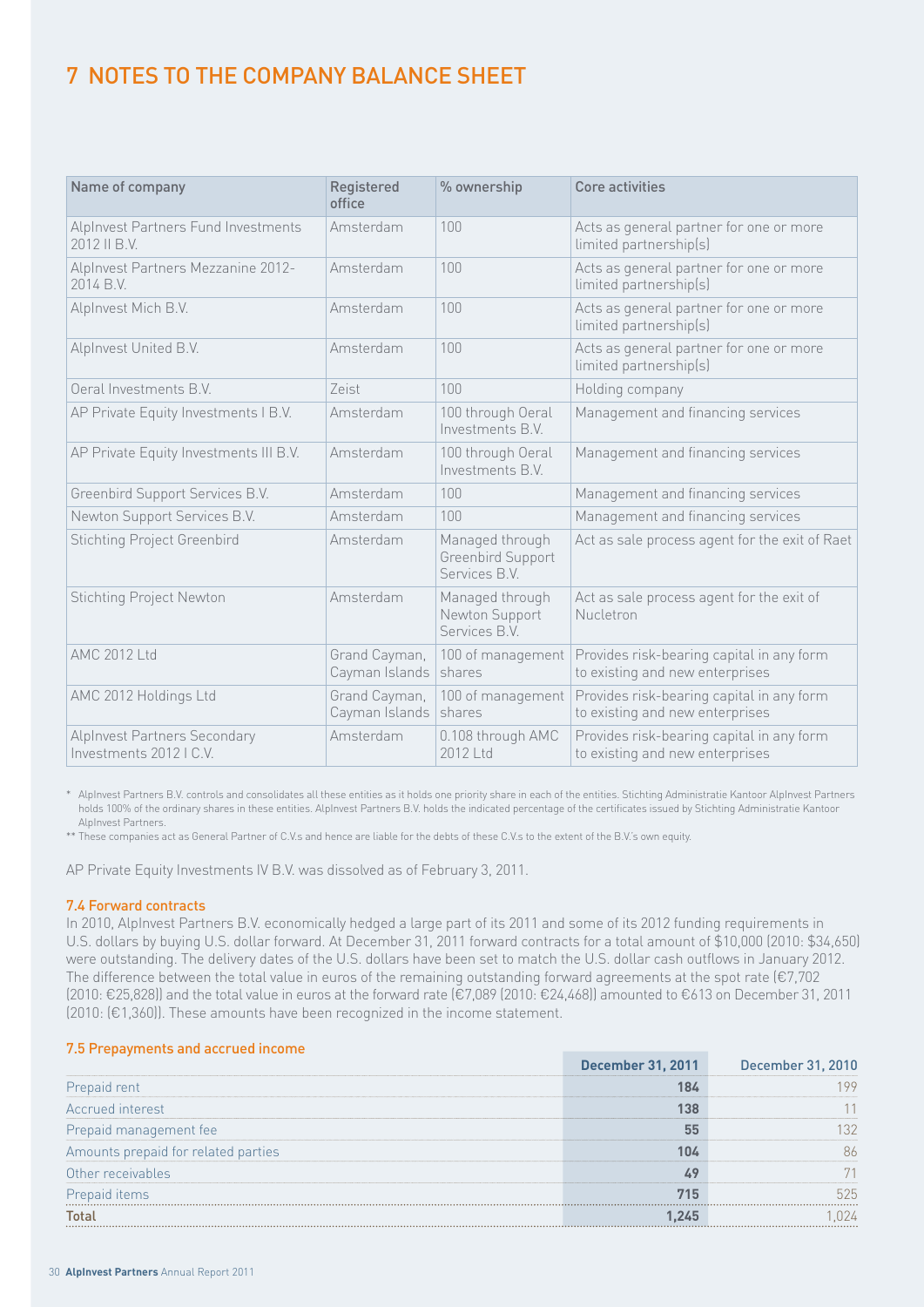## 7.6 Cash and cash equivalents

Cash and deposits are at the company's free disposal.

### 7.7 Shareholders' equity

## Share capital

The company's authorized capital at year-end 2011 was €20,000,000 divided into 20,000 ordinary shares of €1,000 each. Issued share capital totals €4,000,000, consisting of 4,000 ordinary shares with a nominal value of €1,000 each. The issued shares are fully paid. (All figures in this paragraph are to the nearest euro.)

#### Reserve for currency exchange differences

|                               |     | 2010 |
|-------------------------------|-----|------|
| <b>Balance on January 1</b>   | 542 | -28  |
| Movements in the year         | 440 |      |
| <b>Balance on December 31</b> | 982 |      |

This reserve relates to the revaluation of AlpInvest Partners Holding Inc., AlpInvest Partners Inc., AlpInvest Partners Ltd and AlpInvest Partners UK Ltd.

### Legal reserve

|                                       |       | 2በ1በ |
|---------------------------------------|-------|------|
| <b>Balance on January 1</b>           | 153   | חכ   |
| Released to/added from other reserves | (153) |      |
| <b>Balance on December 31</b>         |       | 153  |

This reserve relates to the positive difference of fair value less cost price of a participation in AlpInvest Partners Later Stage Co-Investments II C.V. which is accounted for at fair market value. As per December 31, 2011 no positive difference exists.

#### Other reserves

|                                        |          | 2010   |
|----------------------------------------|----------|--------|
| <b>Balance on January 1</b>            | 48.459   | 48,524 |
| Profit previous year                   | 23.275   | 2,678  |
| Dividend paid out                      | (70.933) | 2.678  |
| Released from/(moved to) legal reserve | 153      | (65)   |
| <b>Balance on December 31</b>          | 954      | 48.459 |

## 7.8 Other short-term liabilities

|                                           | <b>December 31, 2011</b> | December 31, 2010 |
|-------------------------------------------|--------------------------|-------------------|
| Personnel-related items                   | 10.059                   | 18 112            |
| Accrued expenses                          |                          |                   |
| Directors' fee payable to related parties |                          | 184               |
| Total                                     | 10.979                   | 19.568            |

### 7.9 Off-balance sheet commitments and contingencies

#### Multi-year financial obligations

Rental obligations amount to €958 per annum (2010: €958 per annum).

The monthly obligations for car leases amount to  $\epsilon$ 21 (2010:  $\epsilon$ 17). These contracts have an average remaining life of 26 months (2010: 24 months).

The monthly obligations for copiers amount to €11 (2010: €11). The contracts have an average remaining life of 42 months (2010: 54 months).

The monthly obligation for Bloomberg terminals amounts to €1.8 (2010: €1.7). The contracts, which expire in 2012, will be automatically renewed for a period of two years.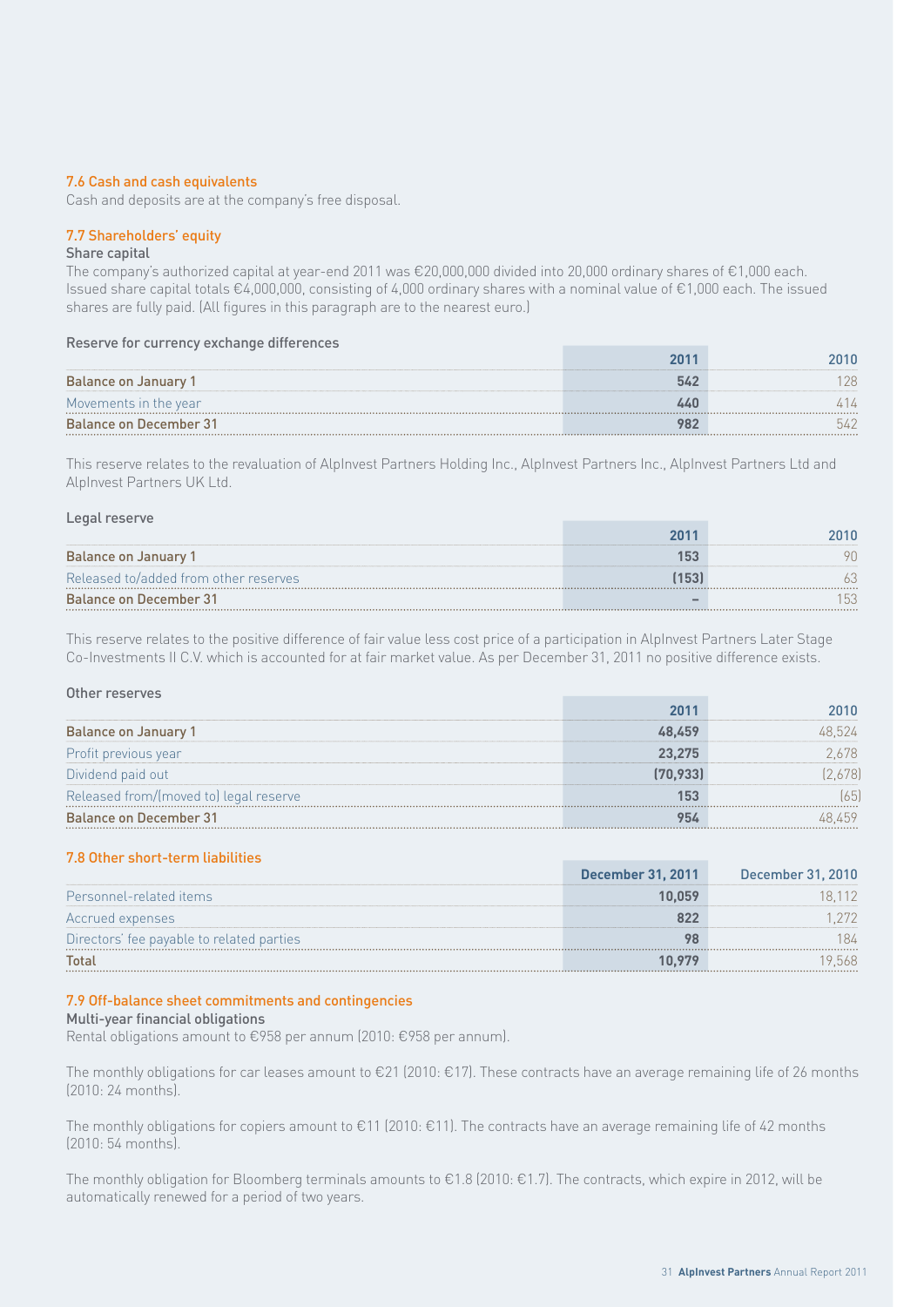The monthly obligation for an ICT service contract amounts to €20 (2010: €40). The contract expires January 31, 2015, but can be ended at any time during that period taking into account a notice period of three months.

#### Guarantees

There are no outstanding guarantees on behalf of the company.

## 8 SUPPI EMENTARY INFORMATION COMPANY FINANCIAL STATEMENTS

#### 8.1 Remuneration

The remuneration of Directors of the company included in the income statement amount to the following:

|                                             | 2011  | 2010  |
|---------------------------------------------|-------|-------|
| Personnel expenses                          |       |       |
| Salaries and wages                          | 1.530 | 2.477 |
| <b>Bonuses</b>                              | 1.530 | 3.900 |
| Pension charges                             | 306   | 495   |
| Other personnel expenses and social charges | 86    |       |
| Total                                       | 3.452 | .044  |

Over time the Directors have been receiving certificates of shares in connection with and reflecting profit-sharing rights related to investment mandates received by AlpInvest. These profit rights will fall due to the individuals only if and when the qualifying profits (carried interest fees) have been earned by AlpInvest (and/or its subsidiaries). Carried interest fees are recognized as income if and when it is certain that the conditions applicable for earning such fees have been fully met and the investors have received back their full investment, all expenses and a minimum contractual return. Equity value accumulated due to carried interest distributions to which the Directors are entitled amounted to €8,573 (2010: €5,723)\*.

AlpInvest senior management has agreed to commit, on a going forward basis, an aggregate amount for investment alongside some investors which as a minimum requirement will be calculated (or determined) to be the greater of:

– i) 10% – 30% of carried interest distributed to each member of AlpInvest Management during a preceding calendar year; and

– ii) 10% – 50% of the annual discretionary bonus awards made to each member of Alpinvest Management during the preceding calendar year.

The higher end of the scale will be applicable to Managing Partners and each amount is net of taxes.

The remuneration for Supervisory Board members amounted to €147 in 2011 (2010: €270).

Amsterdam, May 31, 2012

The Managing Board G.V.H. Doeksen J.P. de Klerk CEO CFOO

D.A. D'Aniello G.A. Youngkin

AlpInvest Partners B.V. Jachthavenweg 118 1081 KJ Amsterdam The Netherlands

\* This is the Director's part of "Other shareholders" as presented in note 4.8 to the consolidated balance sheet and note 5.8 to the consolidated income statement.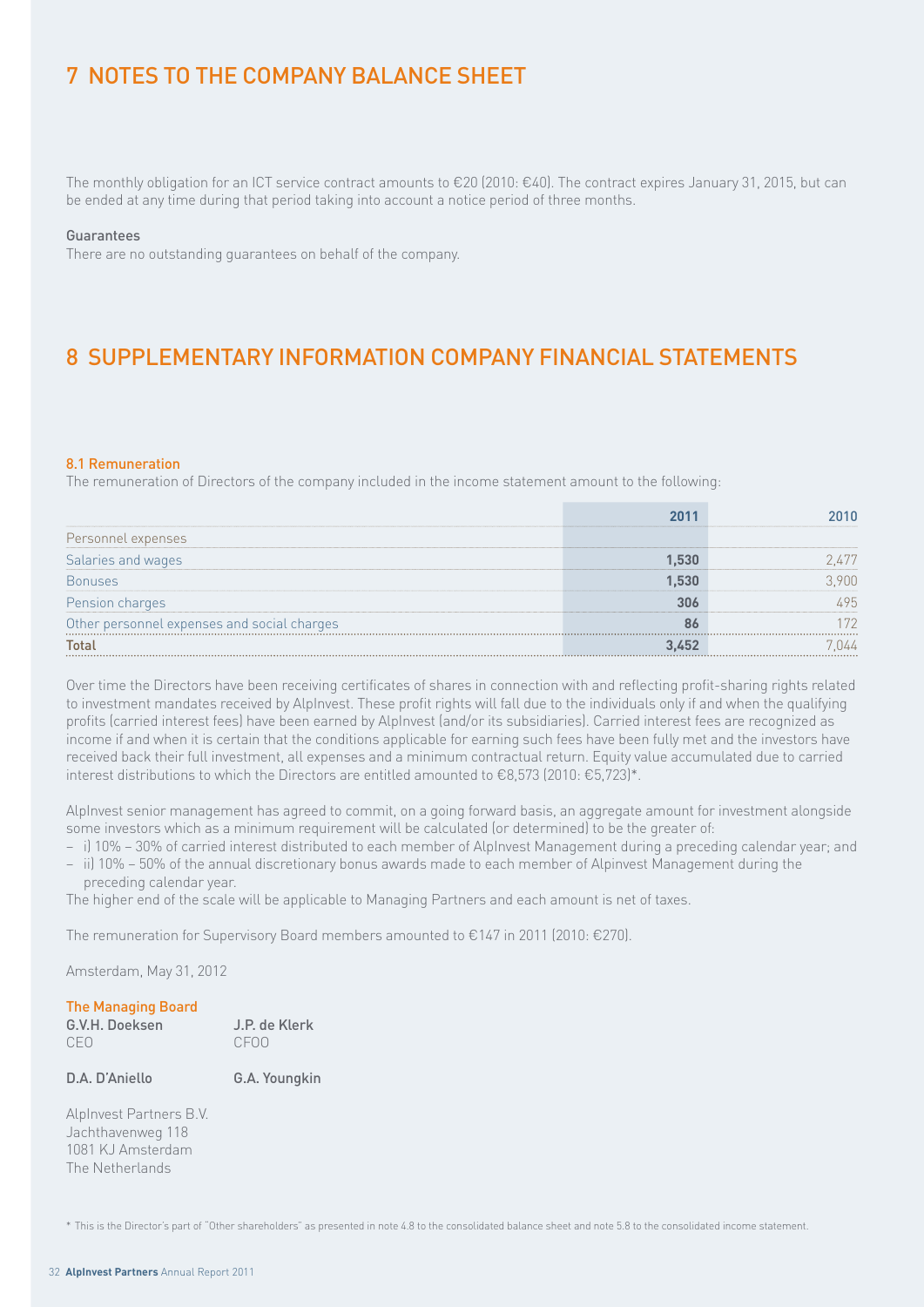## Other information

#### Provisions of the Articles of Association governing profit appropriation

Article 38 of the Articles of Association stipulates that the annual profit shall be at the Annual General Meeting of Shareholders' free disposal.

#### Proposed profit appropriation

The Managing Board proposes to allocate the current year net result after tax and share third parties to the other reserves. This proposal has not been recognized in the financial statements.

The articles of association stipulate that the general meeting of shareholders can decide to declare an interim dividend.

- On September 9, 2011 the shareholders have declared an interim dividend of €3.9m.
- On December 5, 2011 the shareholders have declared an interim dividend of €1.1m.

These interim dividends were paid out to the shareholders on declaration date from the other reserves and have been recognized in the 2011 company balance sheet.

The Managing Board proposes to pay out €20.4m from the other reserves as dividend to the shareholders. This amount includes the interim dividends declared as well as a proposed final dividend of €15.4m. This proposal has not been recognized in the 2011 company balance sheet.

### Subsequent events

On February 24, 2012 the shareholders have declared an interim dividend of €0.6m, which was paid out from the other reserves as dividend to the shareholders.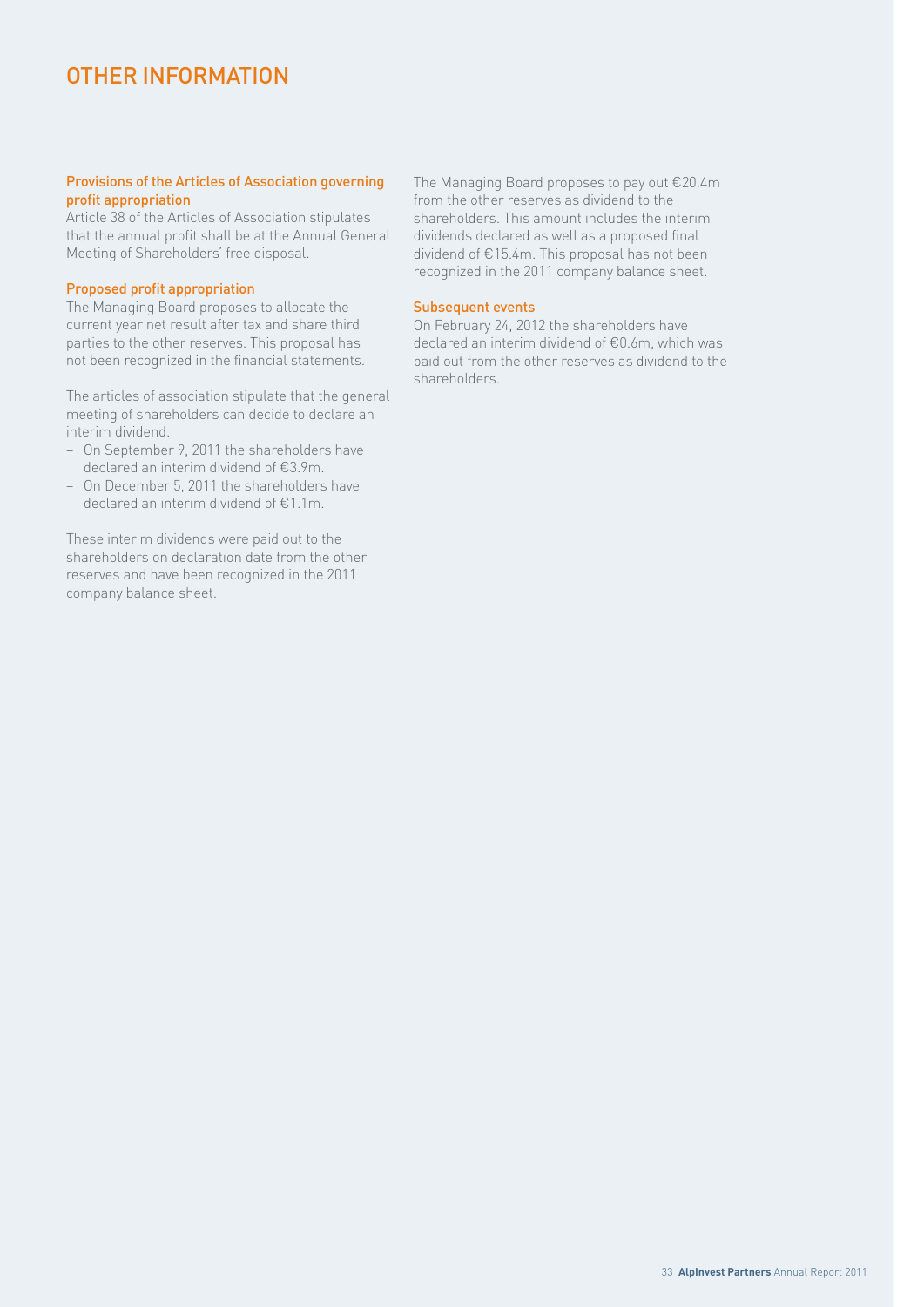## Independent auditor's report

## To: the Shareholders and the Managing Board of AlpInvest Partners B.V.

### Report on the financial statements

We have audited the accompanying financial statements 2011 as set out on pages 7 to 32 of AlpInvest Partners B.V., Amsterdam, which comprise the consolidated and company balance sheet as at December 31, 2011, the consolidated and company income statement for the year then ended, and the notes, comprising a summary of significant accounting policies and other explanatory information.

### Management's responsibility

Management is responsible for the preparation and fair presentation of these financial statements and for the preparation of the report of the Managing Board, both in accordance with Part 9 of Book 2 of the Dutch Civil Code. Furthermore management is responsible for such internal control as it determines is necessary to enable the preparation of the financial statements that are free from material misstatement, whether due to fraud or error.

## Auditor's responsibility

Our responsibility is to express an opinion on these financial statements based on our audit. We conducted our audit in accordance with Dutch law, including the Dutch Standards on Auditing. This requires that we comply with ethical requirements and plan and perform the audit to obtain reasonable assurance about whether the financial statements are free from material misstatement.

An audit involves performing procedures to obtain audit evidence about the amounts and disclosures in the financial statements. The procedures selected depend on the auditor's judgment, including the assessment of the risks of material misstatement of the financial statements, whether due to fraud or error.

In making those risk assessments, the auditor considers internal control relevant to the entity's preparation and fair presentation of the financial statements in order to design audit procedures that are appropriate in the circumstances, but not for the purpose of expressing an opinion on the effectiveness of the entity's internal control. An audit also includes evaluating the appropriateness of accounting policies used and the reasonableness of accounting estimates made by management, as well as evaluating the overall presentation of the financial statements.

We believe that the audit evidence we have obtained is sufficient and appropriate to provide a basis for our audit opinion.

#### Opinion with respect to the financial statements

In our opinion, the financial statements give a true and fair view of the financial position of AlpInvest Partners B.V. as at December 31, 2011, and of its result for the year then ended in accordance with Part 9 of Book 2 of the Dutch Civil Code.

#### Report on other legal and regulatory requirements

Pursuant to the legal requirement under Section 2:393 sub 5 at e and f of the Dutch Civil Code, we have no deficiencies to report as a result of our examination whether the report of the Managing Board, to the extent we can assess, has been prepared in accordance with Part 9 of Book 2 of this Code, and whether the information as required under Section 2:392 sub 1 at b-h has been annexed. Further we report that the report of the Managing Board, to the extent we can assess, is consistent with the financial statements as required by Section 2:391 sub 4 of the Dutch Civil Code.

Amsterdam, May 31, 2012

## Ernst & Young Accountants LLP

### Signed by C.B. Boogaart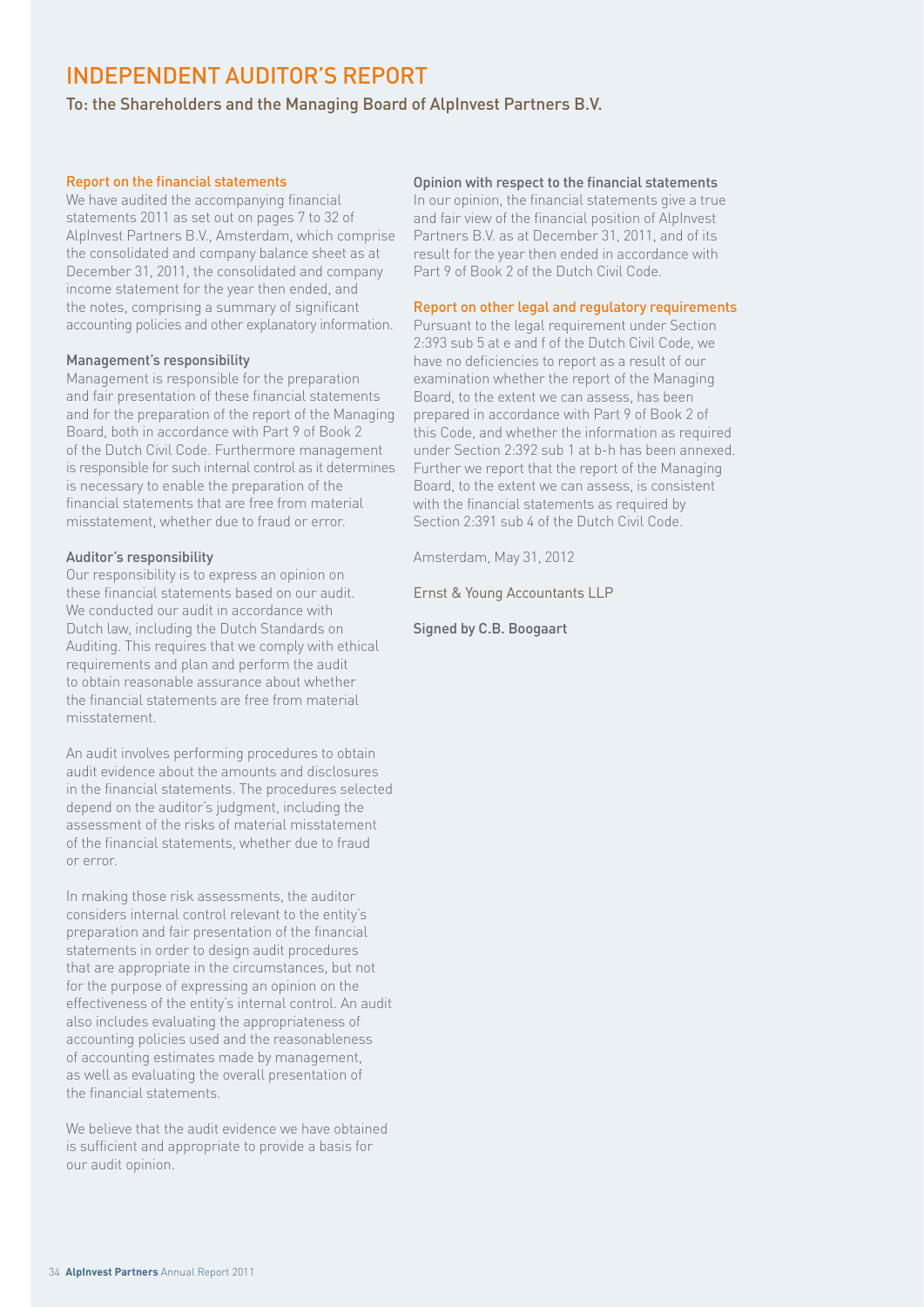**AlpInvest Partners** Annual Report 2011